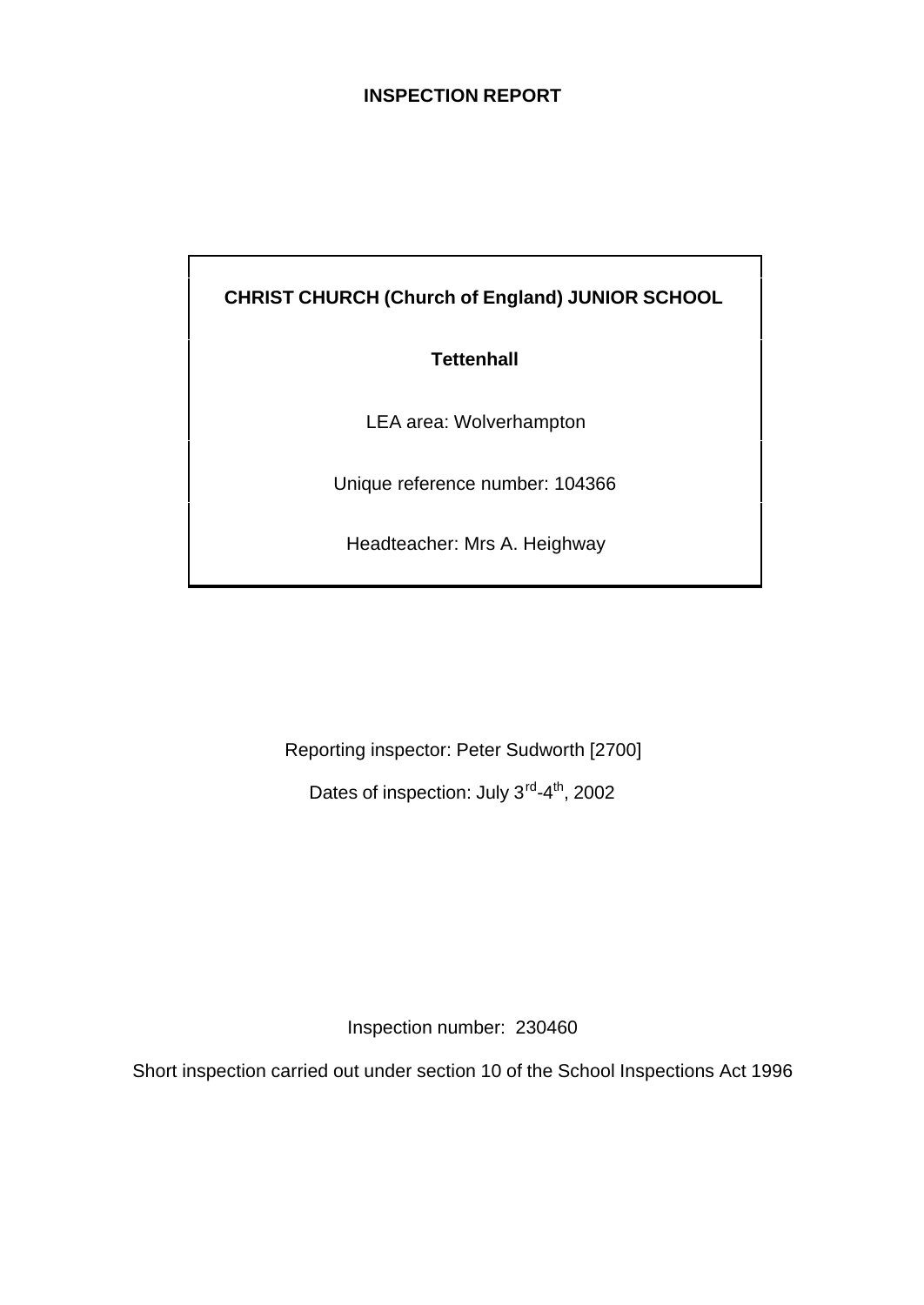#### © Crown copyright 2002

This report may be reproduced in whole or in part for non-commercial educational purposes, provided that all extracts quoted are reproduced verbatim without adaptation and on condition that the source and date thereof are stated.

Further copies of this report are obtainable from the school. Under the School Inspections Act 1996, the school must provide a copy of this report and/or its summary free of charge to certain categories of people. A charge not exceeding the full cost of reproduction may be made for any other copies supplied.

 $\mathbf{I}$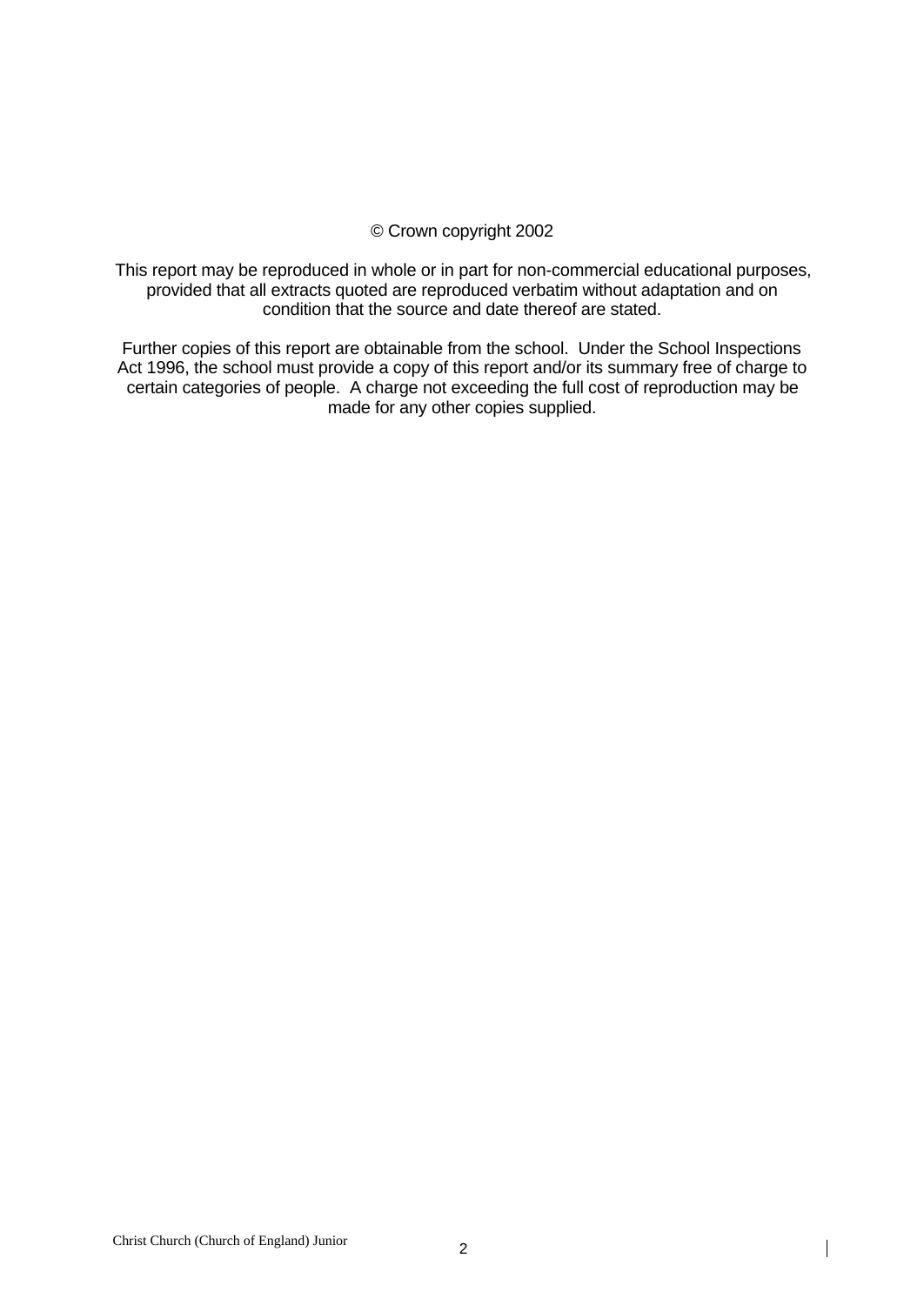# **INFORMATION ABOUT THE SCHOOL**

| Type of school:              | Junior                                                                   |
|------------------------------|--------------------------------------------------------------------------|
| School category:             | <b>Voluntary Controlled</b>                                              |
| Age range of pupils:         | 7-11 years                                                               |
| Gender of pupils:            | Mixed                                                                    |
| School address:              | Woodcote Rd,<br>Tettenhall Rd,<br>Wolverhampton,<br><b>West Midlands</b> |
| Postcode:                    | WV68LG                                                                   |
| Telephone number:            | 01902 558700                                                             |
| Fax number:                  | 01902 558702                                                             |
|                              |                                                                          |
| Appropriate authority:       | Governing Body                                                           |
| Name of chair of governors:  | Mr A. Hopton                                                             |
|                              |                                                                          |
| Date of previous inspection: | 8 <sup>th</sup> December, 1997                                           |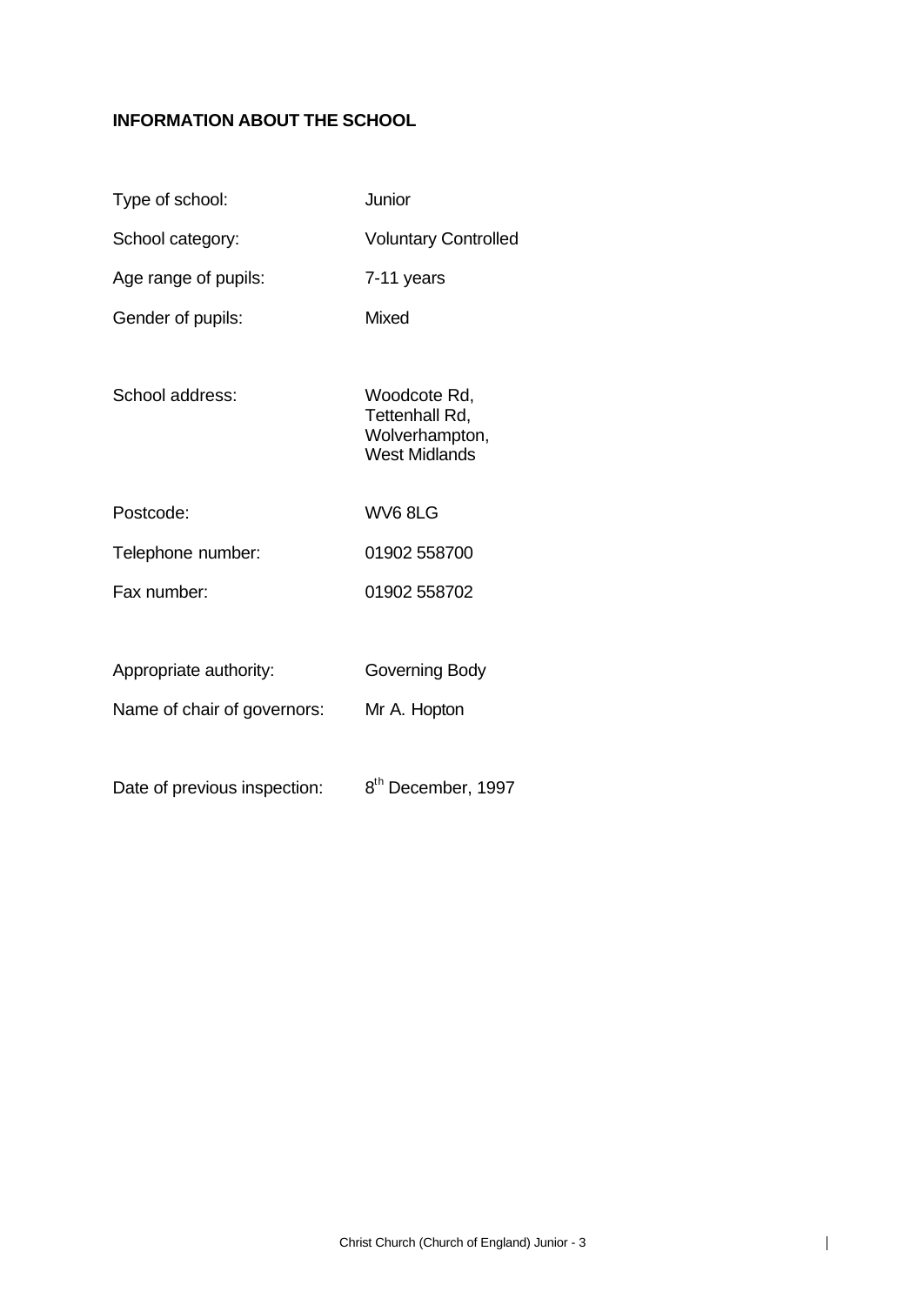## **INFORMATION ABOUT THE INSPECTION TEAM**

| Team members |                      |                      |  |  |
|--------------|----------------------|----------------------|--|--|
| 2700         | Peter Sudworth       | Registered inspector |  |  |
| 9744         | Peter Brown          | Lay inspector        |  |  |
| 2749         | <b>Gay Wilkinson</b> | Team inspector       |  |  |

The inspection contractor was:

NES Education Services Ltd., Linden House, Woodland Way, Gosfield, Halstead, Essex CO9 1TH

Any concerns or complaints about the inspection or the report should be raised with the inspection contractor. Complaints that are not satisfactorily resolved by the contractor should be raised with OFSTED by writing to:

> The Complaints Manager Inspection Quality Division The Office for Standards in Education Alexandra House 33 Kingsway London WC2B 6SE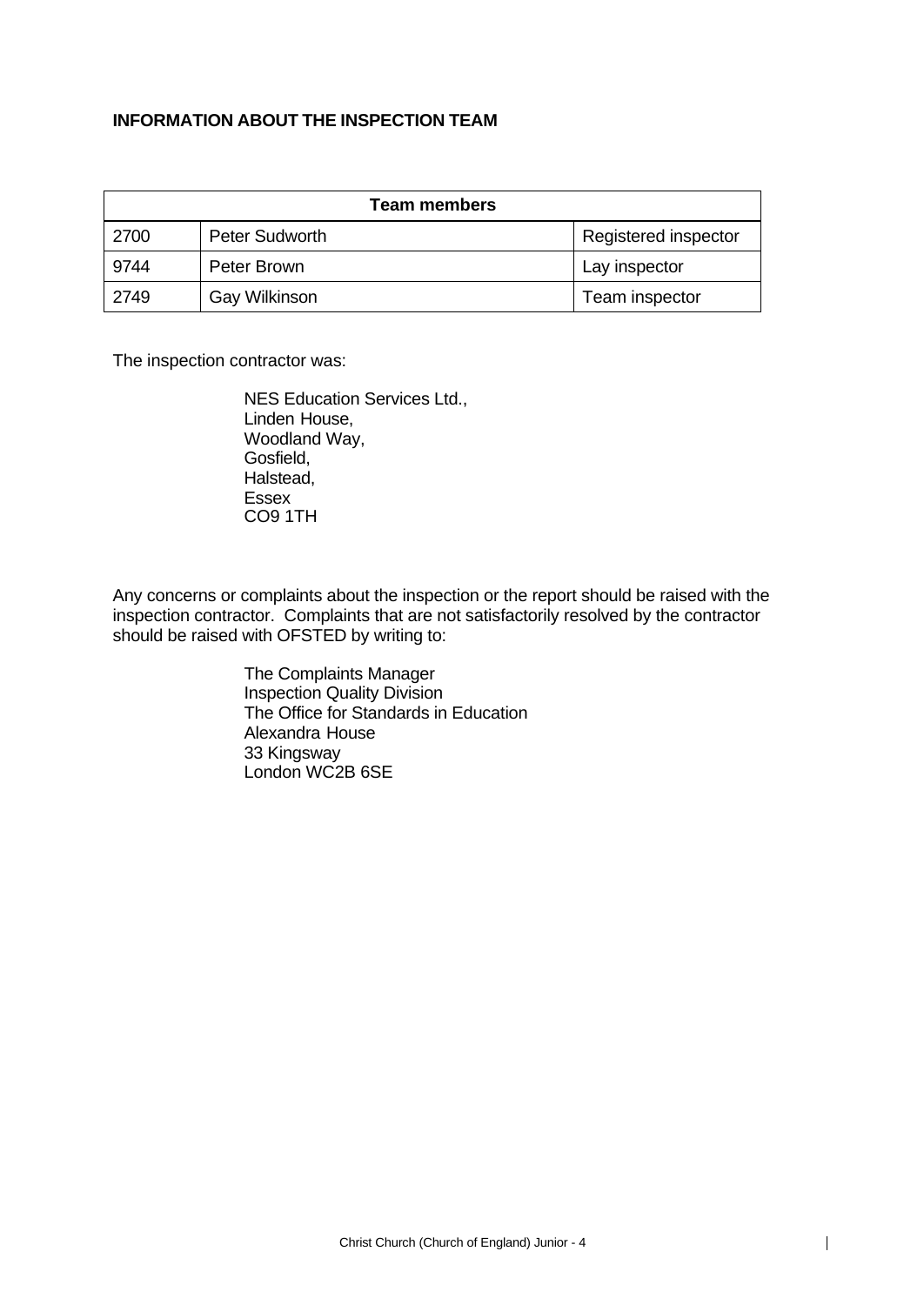#### **REPORT CONTENTS**

#### **PART A: SUMMARY OF THE REPORT 6**

Information about the school How good the school is What the school does well What could be improved How the school has improved since its last inspection **Standards** Pupils' attitudes and values Teaching and learning Other aspects of the school How well the school is led and managed Parents' and carers' views of the school

# **PART B: COMMENTARY**

| <b>WHAT THE SCHOOL DOES WELL</b>              | 10 |
|-----------------------------------------------|----|
| <b>WHAT COULD BE IMPROVED</b>                 | 16 |
| WHAT SHOULD THE SCHOOL DO TO IMPROVE FURTHER? | 18 |

**PART C: SCHOOL DATA AND INDICATORS 19**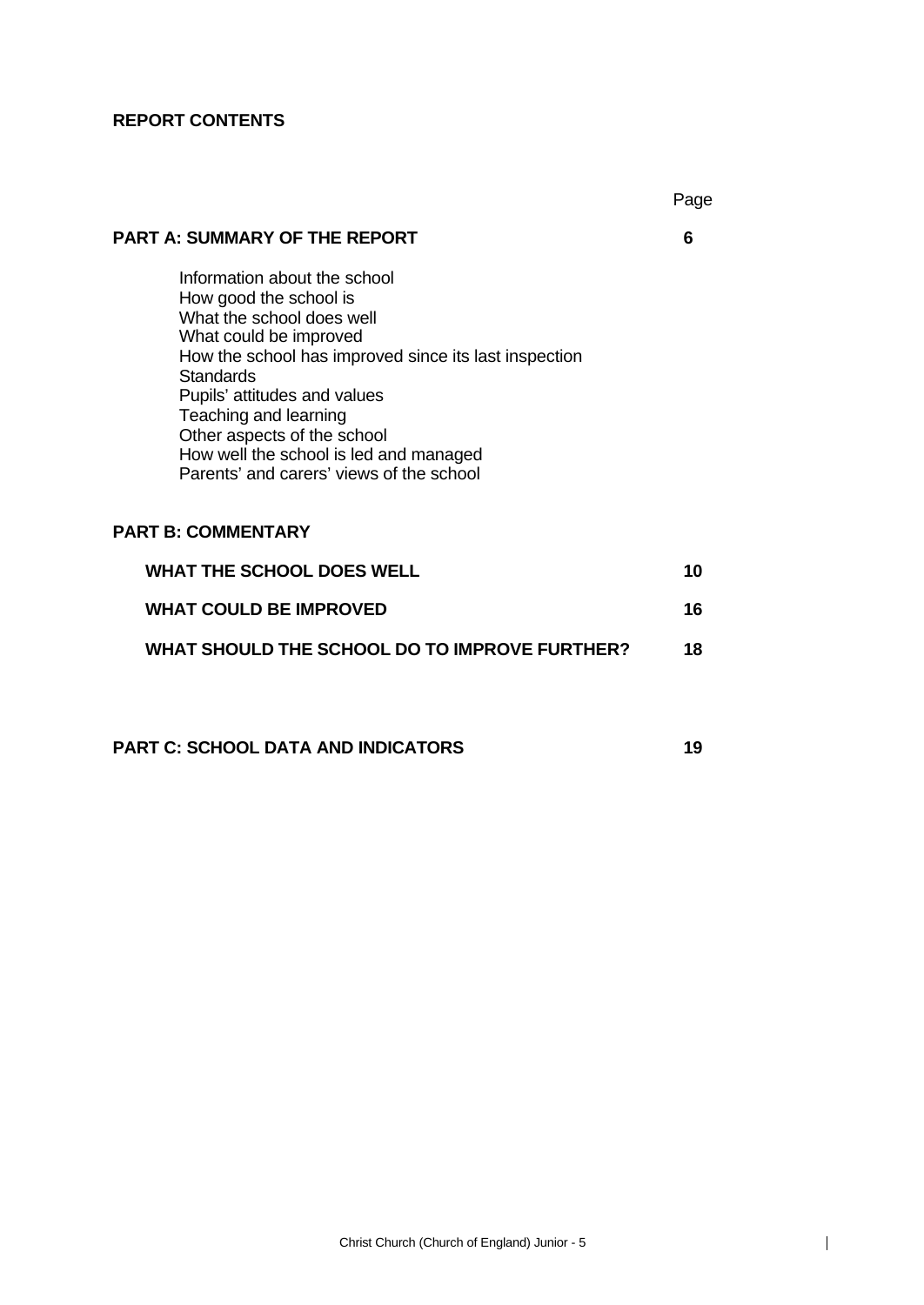## **PART A: SUMMARY OF THE REPORT**

#### **INFORMATION ABOUT THE SCHOOL**

Christ Church Junior School is situated in the village of Tettenhall, about three miles from Wolverhampton, and serves a mainly privately owned residential area. There are 250 pupils on roll with more boys than girls, particularly in Years 3 and 4. There are eight classes in the school, two for each year group. Most pupils who attend the school are of white UK heritage, although a significant number of pupils are from other ethnic backgrounds, the most numerous being Indian who constitute about 11 per cent of the school population. Altogether 23 pupils at the school speak English as an additional language but none is at an early stage of learning English. The school has a very low percentage of pupils who qualify for free school meals. Fifteen pupils are on the special educational needs register, a proportion much lower than the national average. Very few pupils leave or join this popular and fully subscribed school during the academic year. Attainment on entry is well above average.

#### **HOW GOOD THE SCHOOL IS**

Christ Church Junior School is a very good school where pupils are attaining well above average standards in English, mathematics and science. The quality of teaching is good overall, often very good and sometimes excellent. The leadership and management of the school are very good. The school has a friendly and hard-working atmosphere. Pupils enjoy their education and are well cared for. The school provides good value for money.

#### **What the school does well**

- Pupils' attainment in English, mathematics and science by the end of Year 6;
- The corporate way in which leadership, staff, governors and parents work together for the pupils' success;
- The breadth of curriculum experience;
- Pupils' attitudes, behaviour and work ethic;
- The very good provision for pupils' spiritual, moral, social and cultural development.

#### **What could be improved**

- The curriculum for information and communication technology; \*
- Some pupils' spelling, grammar and presentation of work;
- The over-use of worksheets in some subjects in lower Key Stage 2;
- Some issues relating to equal opportunities.

\*The school is aware of this, has already put it on the school development plan and has begun to take action on it. *The areas for improvement will form the basis of the governors' action plan.*

#### **HOW THE SCHOOL HAS IMPROVED SINCE ITS LAST INSPECTION**

The school has made good progress since its last inspection in 1997. Assessment arrangements have been improved and there is a more coherent approach to record keeping and linking it to planning future work. Teachers' written feedback on pupils' work is more effective in enabling the pupils to improve their work. Teachers regularly review and evaluate their lessons. More attention is given to the monitoring of teaching, learning and pupils' progress. The quality of teaching has improved. The provision for spiritual, moral, social and cultural development has improved from good to very good. The leadership of the headteacher, senior management team and governing body has improved and is now very good. Given the current staff the school has good potential to continue the very good quality of education provided already and to make the minor improvements suggested.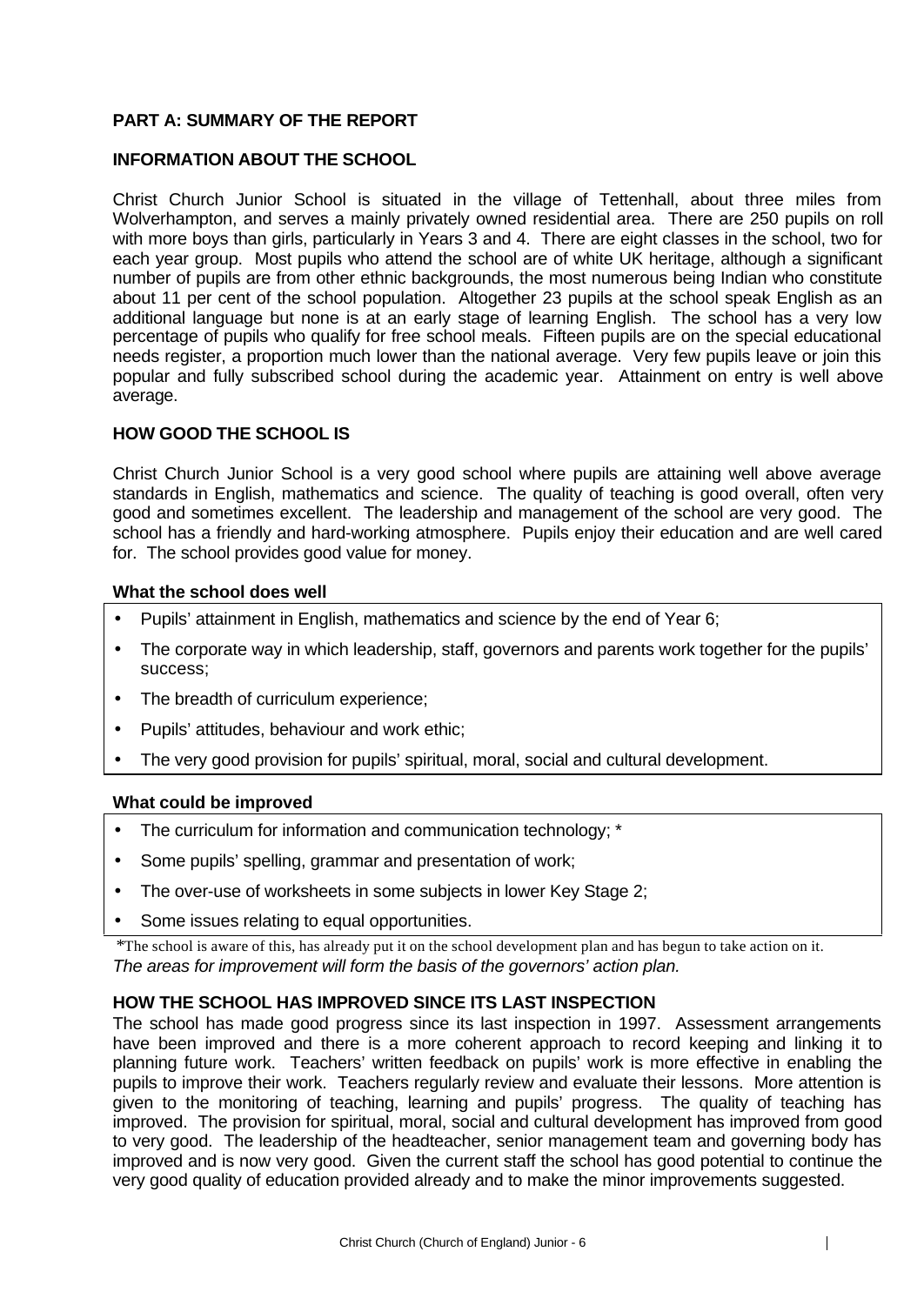# **STANDARDS**

The table shows the standards achieved by pupils at the end of Year 6 based on average point scores in National Curriculum tests.

|                 | <b>Compared with</b> |      |      |                               |  |                                               |  |  |
|-----------------|----------------------|------|------|-------------------------------|--|-----------------------------------------------|--|--|
| Performance in: | all schools          |      |      | <b>Similar</b><br>school<br>s |  | Key                                           |  |  |
|                 | 1999                 | 2000 | 2001 | 2001                          |  |                                               |  |  |
| English         | A                    | A    | A    | A                             |  | Well above average<br>A<br>Above average<br>B |  |  |
| mathematics     | A                    | A    | A    | A                             |  | С<br>Average<br>Below average<br>D            |  |  |
| science         | A                    | Α    | Α    | A                             |  | Well below average<br>Е                       |  |  |

Standards in English, mathematics and science in the national tests in the past few years have been consistently well above the national average. In the past three years both boys and girls have outperformed boys and girls nationally. Girls, however, have been doing quite significantly better than the boys in mathematics, against the national trend in the subject. In 2001, the school exceeded the demanding Local Education Authority target in both English and mathematics. Results over time have followed the national trend of improvement. Pupils' attainment in religious education is above that expected locally in religious education and it is in line with national expectations in information and communication technology. Pupils make good progress in English, mathematics and science throughout the school. Pupils calculate and read well and write with a great deal of sensitivity. Pupils have very good speaking and listening skills. The work scrutiny indicated that pupils' attainment is at least in line with expectations in other subjects. Work is usually well presented in books.

| <b>Aspect</b>                             | <b>Comment</b>                                                                                                                                                                                                                                                                                                       |
|-------------------------------------------|----------------------------------------------------------------------------------------------------------------------------------------------------------------------------------------------------------------------------------------------------------------------------------------------------------------------|
| Attitudes to the school                   | Pupils have very good attitudes to their work. They work well and show<br>very good levels of interest in what they are doing. They concentrate on<br>what they are doing. They enjoy school.                                                                                                                        |
| Behaviour, in and out of<br>classrooms    | Pupils' behaviour in class, around the school and when outside is very<br>good. Pupils can be trusted to do things by themselves. They exercise a<br>mature judgement and act very responsibly with a high level of thought<br>for others. They are courteous and polite.                                            |
| Personal development<br>and relationships | Pupils' personal development is very good. They are offered, and<br>engage in, a wide range of activities both in school and beyond. They<br>develop a very good sense of social maturity. Relationships between the<br>staff and pupils and amongst the pupils are very good. There is mutual<br>trust and respect. |
| Attendance                                | Good. Above average.                                                                                                                                                                                                                                                                                                 |

#### **PUPILS' ATTITUDES AND VALUES**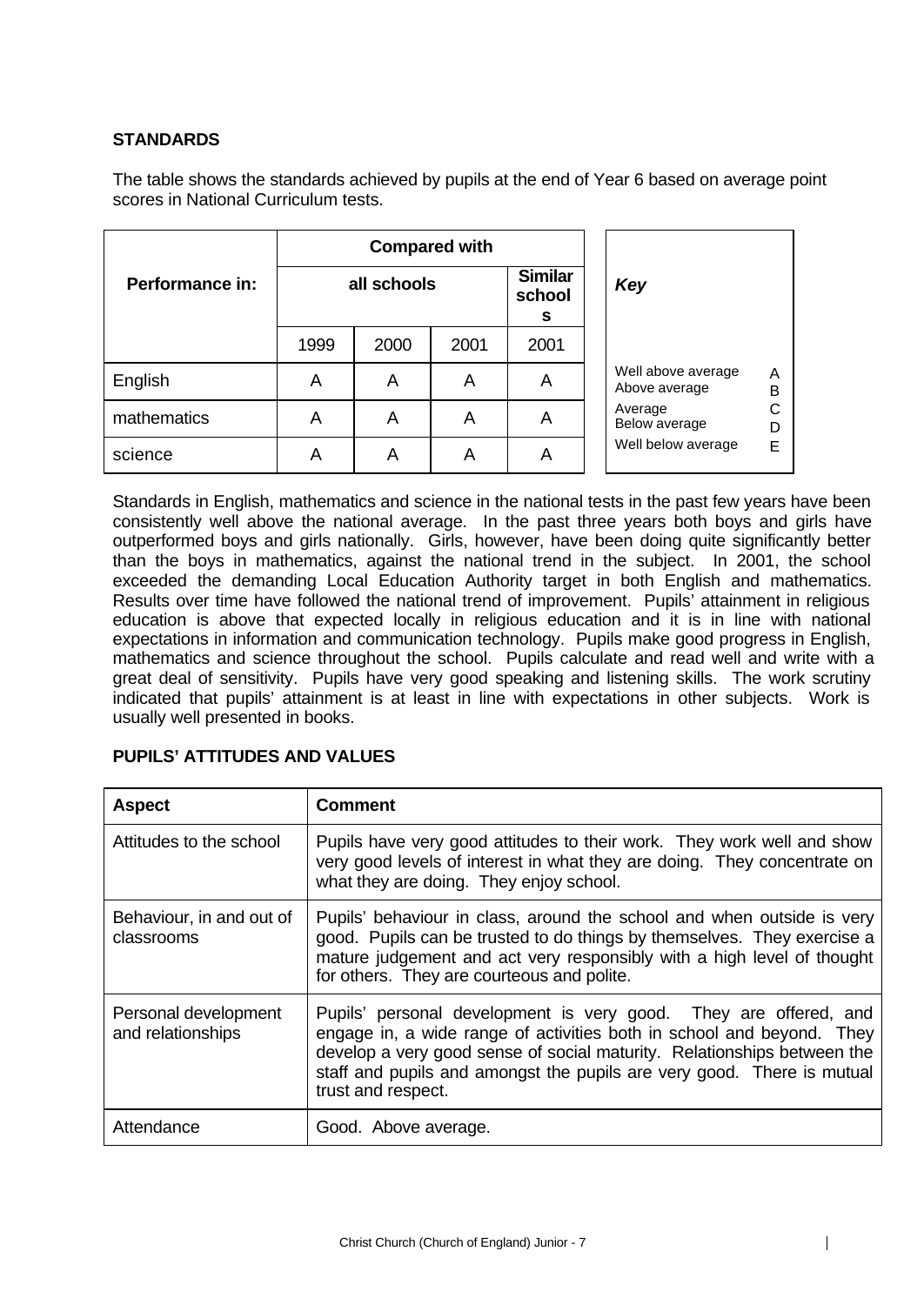# **TEACHING AND LEARNING**

| <b>Teaching of pupils</b><br>in: | <b>Reception</b> | Years $1 - 2$ | Years $3-6$ |  |
|----------------------------------|------------------|---------------|-------------|--|
| Quality of teaching              |                  |               | Good        |  |

*Inspectors make judgements about teaching in the range: excellent; very good; good; satisfactory; unsatisfactory; poor; very poor. 'Satisfactory' means that the teaching is adequate and strengths outweigh weaknesses.*

All teaching observed was at least satisfactory and mostly good and very good. The teaching of English and mathematics is never less than good and sometimes very good, particularly in Year 6 where the teaching observed was of a consistently high standard. Teachers have good relationships with their pupils and manage them well. Lessons are very well planned and the work is well designed to meet the pupils' differing needs, including those with special educational needs. The specialist teacher gives very good support to pupils with more complex learning difficulties. Higher attaining pupils are challenged well and, as a consequence, they are made to think hard. Pupils make good progress in lessons as a result. Lessons proceed at a good pace and effective use is made of time. Good use is made of resources and teachers make the lessons interesting and purposeful.

| <b>Aspect</b>                                                                                           | <b>Comment</b>                                                                                                                                                                                                                                                                                                                                                                                                                                                                                                |
|---------------------------------------------------------------------------------------------------------|---------------------------------------------------------------------------------------------------------------------------------------------------------------------------------------------------------------------------------------------------------------------------------------------------------------------------------------------------------------------------------------------------------------------------------------------------------------------------------------------------------------|
| The quality and range of<br>the curriculum                                                              | The curriculum is well planned. Pupils enjoy good curriculum breadth in<br>most respects but currently the opportunities in information and<br>communication technology do not allow pupils to attain above the<br>expected level. A new information and communication technology suite<br>has been completed and is shortly due to be equipped. An extended<br>curriculum is ready to implement. The school makes good use of its good<br>external facilities for science, geography and physical education. |
| Provision for pupils with<br>special educational<br>needs                                               | Very good. The specialist teaching is very good. The individual<br>education plans provide clear targets for improvement. The lessons<br>when pupils are withdrawn from class are brisk, focused, purposeful and<br>with good use of a laptop computer for variety of approach.                                                                                                                                                                                                                               |
| Provision for pupils with<br>English as an additional<br>language                                       | The very few pupils with English as an additional language are making<br>good progress. A few receive the support of a specialist teacher,<br>although none is at a very early stage of learning English.                                                                                                                                                                                                                                                                                                     |
| Provision for pupils'<br>personal, including<br>spiritual, moral, social<br>and cultural<br>development | Provision is very good in all respects. Through this provision, pupils are<br>enabled to develop into mature, sensible, well rounded and personable<br>young people.                                                                                                                                                                                                                                                                                                                                          |
| How well the school<br>cares for its pupils                                                             | The school takes very good care of the pupils and of their general<br>welfare. Very good records are kept of the pupils' progress in English<br>and mathematics. They are satisfactory in other subjects.                                                                                                                                                                                                                                                                                                     |

# **OTHER ASPECTS OF THE SCHOOL**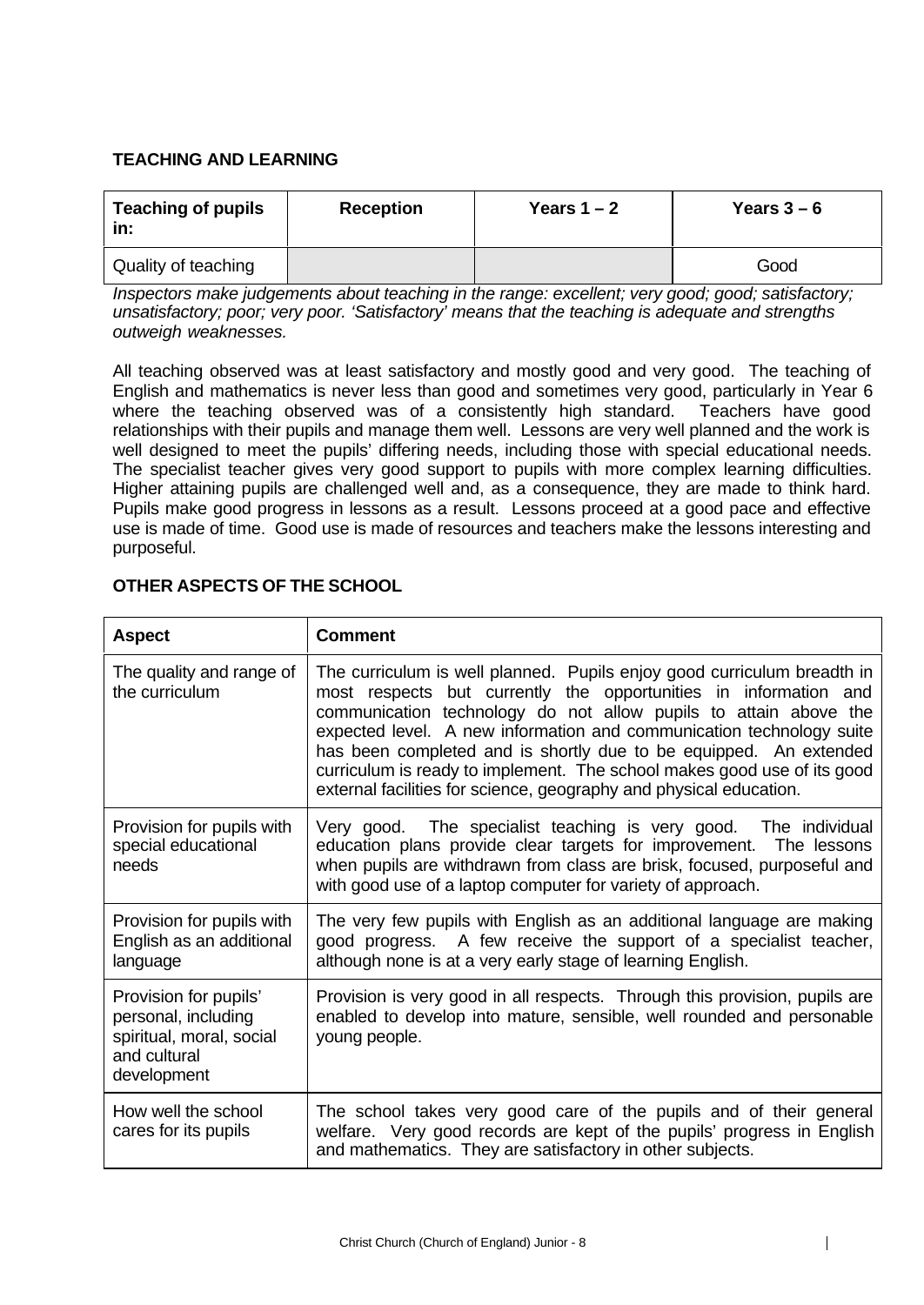# **HOW WELL THE SCHOOL IS LED AND MANAGED**

| <b>Aspect</b>                                                             | <b>Comment</b>                                                                                                                                                                                                                                                       |
|---------------------------------------------------------------------------|----------------------------------------------------------------------------------------------------------------------------------------------------------------------------------------------------------------------------------------------------------------------|
| Leadership and<br>management by the<br>headteacher and other<br>key staff | The leadership of the headteacher is very good. She has the very good<br>support of the deputy headteacher. The senior management team is very<br>effective in helping to oversee standards and plan strategically.                                                  |
| How well the governors<br>fulfil their responsibilities                   | The governing body fulfils its statutory responsibilities effectively and<br>makes very good use of the professional expertise of its members.<br>However, the quality of the school prospectus does not reflect the very<br>good ethos and standards in the school. |
| The school's evaluation<br>of its performance                             | The school makes good use of data to analyse its results and acts on<br>these to improve future performance.                                                                                                                                                         |
| The strategic use of<br>resources                                         | The school deploys its staff effectively. The large carry forward amount<br>has been earmarked for the building and equipping of the new<br>information and communication technology suite. Learning resources are<br>used well in lessons.                          |

The school applies the principles of best value when making purchases.

# **PARENTS' AND CARERS' VIEWS OF THE SCHOOL**

| What pleases parents most |                                                                                                    | What parents would like to see improved                                         |  |  |
|---------------------------|----------------------------------------------------------------------------------------------------|---------------------------------------------------------------------------------|--|--|
|                           | Their children like school and are making<br>good progress;                                        | A significant but small minority of parents state<br>that:                      |  |  |
|                           | Behaviour is good;                                                                                 | The school does not work closely with                                           |  |  |
|                           | The teaching is good and the pupils get the                                                        | parents;                                                                        |  |  |
|                           | right amount of homework;                                                                          | The school does not provide an interesting<br>range of activities after school; |  |  |
|                           | The school is well led and managed;                                                                |                                                                                 |  |  |
|                           | The school expects the pupils to work hard<br>and do their best;                                   | They are not kept well informed about their<br>children's progress.             |  |  |
|                           | The vast majority of parents are comfortable<br>about approaching the school with any<br>concerns: |                                                                                 |  |  |
|                           | The school is helping their children become<br>mature and responsible.                             |                                                                                 |  |  |

The inspection team could not find any evidence that the school does not work closely with parents. Members of staff are always available for short discussions but not unreasonably ask for appointments for more lengthy discussions. Teachers are happy to discuss the pupils' progress with parents outside the normal termly discussion times by arrangement. The school has engaged in a 'Good Learning Project' with Year 6 parents to foster the pupils' independent learning. Parents receive a yearly outline of themes which the pupils will study. The quality of the annual reports is satisfactory. The school provides a good range of extra-curricular activities and takes pupils on residential visits.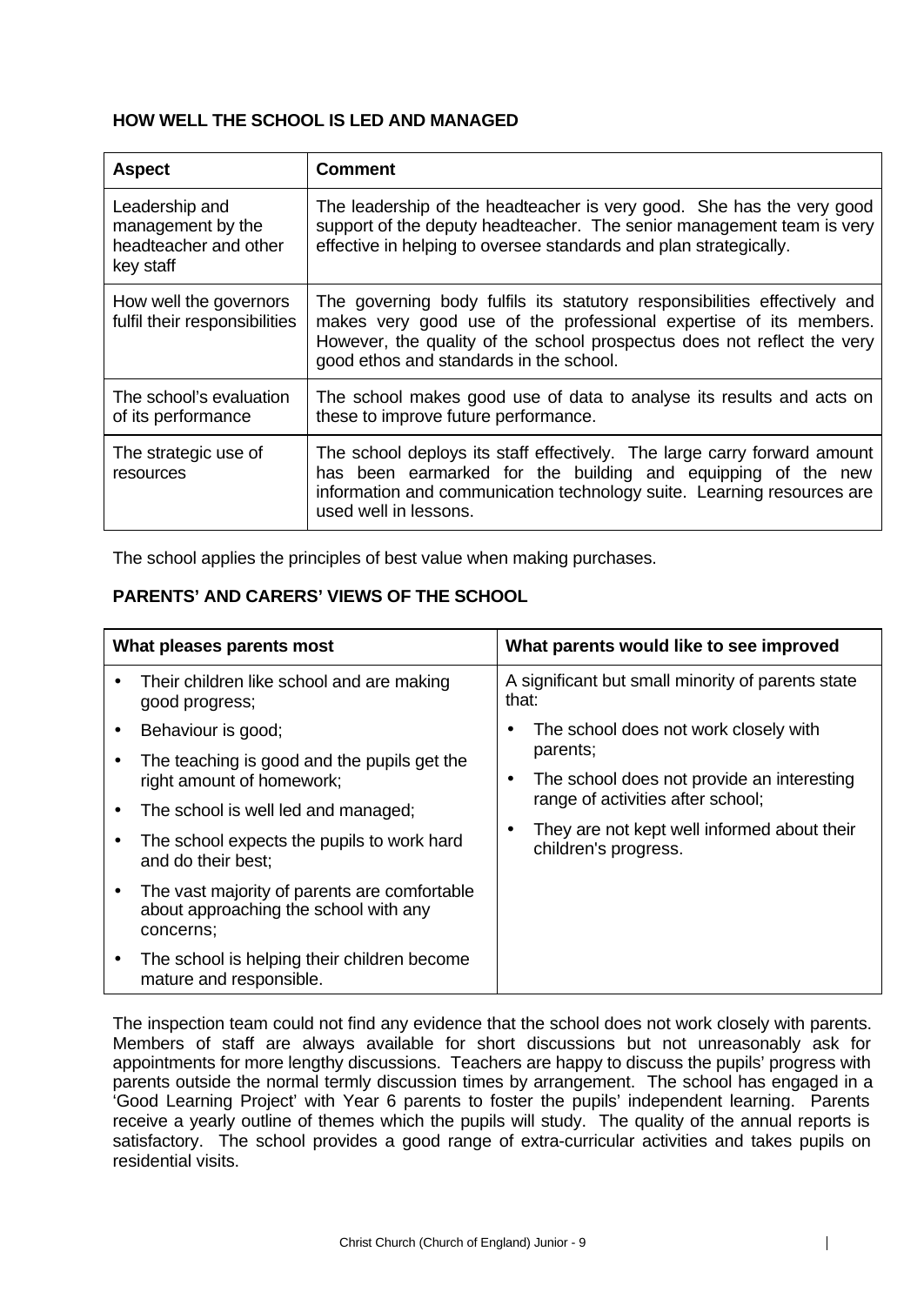#### **PART B: COMMENTARY**

# **WHAT THE SCHOOL DOES WELL**

#### **Pupils' attainment in English, mathematics and science by the end of Year 6**

1 Pupils have been attaining very well in national tests at the end of Year 6 in the past few years with results consistently well above the national average. Pupils build on their success in the infants' school and make good progress. In the 2001 national tests in English, mathematics and science, results were well above the national average and well above schools with similarly low percentages of free school meals. Parents expressed a high degree of satisfaction with standards in the parents' questionnaire and in their meeting with the inspectors. A high proportion of the pupils has been gaining the higher levels in national tests. In 2001 the proportion of pupils gaining the higher level in mathematics and science was well above the national average and in English it was above the national average. Whilst boys and girls have consistently outperformed boys and girls nationally, the school's girls have been excelling. They have been outperforming the boys in all three subjects over the past three years by around the national difference in English but against the national trend in mathematics by about half a term's progress and by a slight difference in science. The good pattern of results in nationally tested subjects looks set to continue with the current Year 6 pupils.

2 Most pupils have good reading skills. By Year 6 pupils read widely and regularly. Many belong to the local library as well as borrowing books from the school's library. They read aloud with good expression and intonation and have a good appreciation of authors. They are able to give reasons for their choice of favourite author. They can talk in detail about the characters and have good comprehension of the text. They use non-fiction texts well to find specific information and have good skills in making notes. They write well with good awareness of audience. Literacy is used well in most year groups across the curriculum. Year 5 pupils had researched into the life of Gandhi and then written up an interview between the interviewer and Gandhi. They write for a range of purposes and audiences, such as to combine dialogue and narrative or to write in persuasive mode with careful and thoughtful selection of vocabulary. In the upper part of the school, pupils make very good use of simile, metaphor and personification. They can apply different authors' and poets' techniques in their own writing. Year 3 pupils wrote in the style of Dennis Lee. In their autobiographical writing in Year 6 pupils wrote in the style of Darren Shan. *'When I was a little kid, about four, do you know what I did? Of course you don't, listen.'* wrote one pupil.

3 Year 6 pupils recognise the difference between simple, complex and compound sentences and have a good knowledge of grammatical structures and use punctuation and paragraphing well. Their writing is often highly sensitive. Year 4 pupils writing with imagery in poetic form wrote:

*Without colour there would be No black night sky, velvety darkness, No silver moonlight, No whispery white clouds…'*

4 By Year 6 their writing shows sophisticated imagery as in their writing of 'Night Sonnet'

*'Royal blue carpet on display, Dying sun refuses to stay. Badger comes from shadowed hole, Seeking breakfast of tawny mole. The owl, silent, swift and sharp, Possessed by the power of the dark,*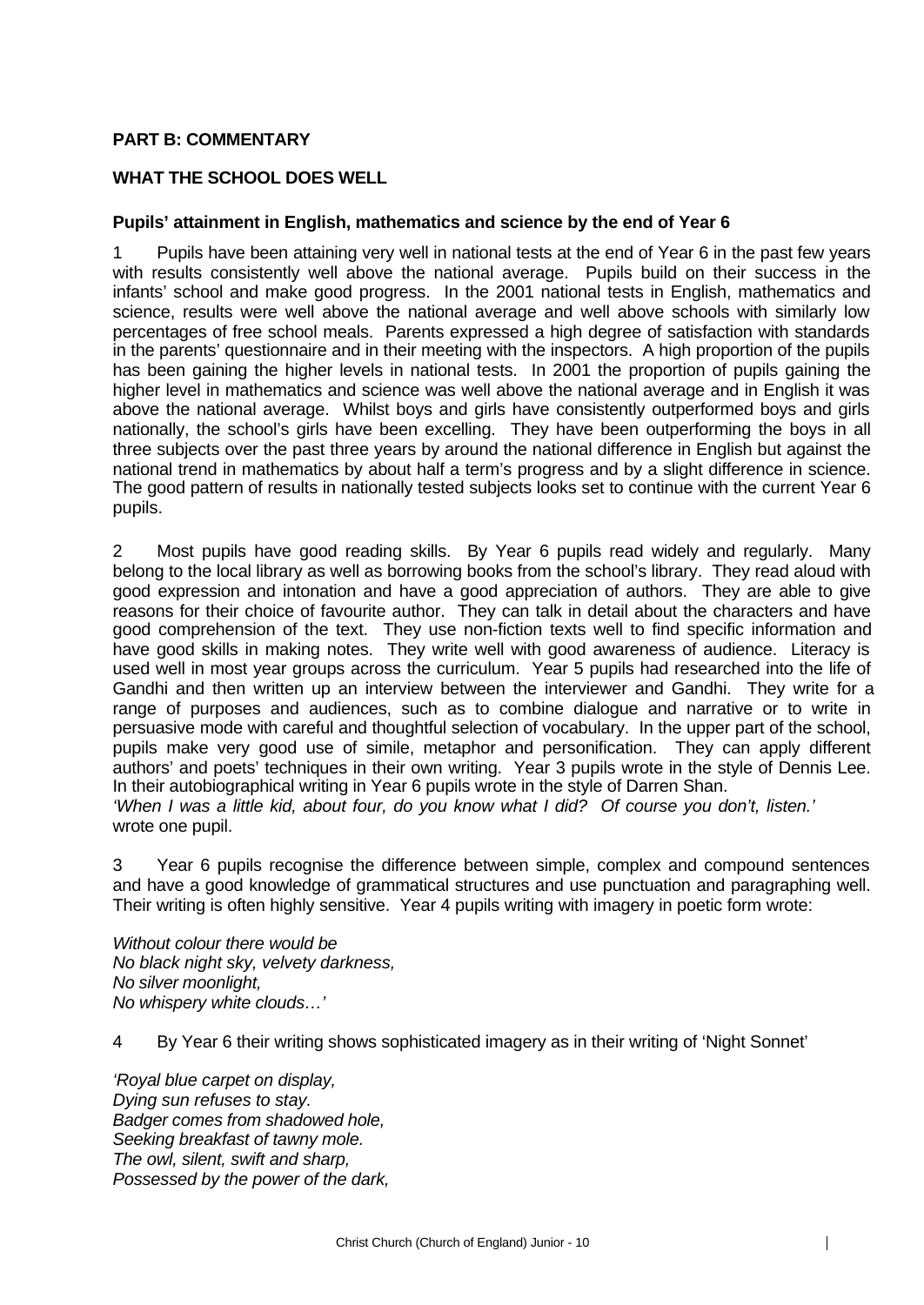*Spider webs like woven silver, Glimmer above the depthless river.'*

And another pair of pupils writing in the same style:

*'The last drop of rosy sunlight Trickles down from the turquoise sky, The raven armies of the night paint the heavens with the tears we cry Ivory clouds veil the moon's eye Stars sprinkle dreams into the air…….'*

5 Pupils speak confidently, with good expression and use a wide range of vocabulary. They take advantage of the good opportunities to use their speaking skills through contributing to the teacher's questioning and in group discussions. Four Year 5 pupils presented the results of a science investigation into sensing temperature and light around the school to the rest of the class. Working as a well organised team, they expressed their work from prediction to result with good analysis, sequence and articulation making good reference to coloured diagrams. Pupils listen well to their teachers and to the views of others. Their spelling is usually very good and handwriting neat but there is some scope for improvement with words which individuals use frequently but misspell. Pupils' handwriting is usually neat but it is more inconsistent in the work of average and less able pupils in Years 3 and 4.

6 Pupils have good skills in mathematics. They have very good recall of their multiplication tables and this enables them to work quickly. They enjoy a mathematical challenge in order to apply their skills. They have good opportunities to handle data and use different ways to present it. They are encouraged to develop their own algebraic formulae, as when pupils were solving word problems where a given amount of biscuits was distributed amongst a number of plates with some plates having more than others. They have very good opportunities to solve problems, which contribute to their well above average skills in the subject. In one Year 6 class, pupils were asked to find a solution to Gauss's problem of adding all the whole numbers from 1 to 99. They first used a calculator to find what the answer should be and then worked at different strategies for finding the answer before eventually coming up with their own formula which they could then apply to other series of numbers. They were then challenged to find the answer to 1 to 999. They were amazed to find out that Gauss solved the problem in five minutes aged ten. They understand the use of brackets. They can find the difference between positive and negative integers. They have a good understanding of ratio and proportion and of mathematical terms such as 'mode', 'median' and 'range' and they can apply these in their work. They use their knowledge of the four rules well to calculate long division and long multiplication examples with a good degree of accuracy. Pupils' success is due to the good grounding they have in the subject, the good quality of teaching and the broad range of work in mathematics. Lessons are well planned and interesting, good use is made of time, work is well matched to pupils' needs even in the sets, and pupils are challenged to develop their mathematical thinking and application of their knowledge. Pupils present their work well and this helps with their level of accuracy.

7 Pupils have good opportunities to investigate in science and to apply the principles of fair testing. They predict what they are likely to find out but sometimes they do not reason their predictions. In their work on sound in one Year 6 class, pupils had predicted that the harder the material, the louder the sound and in another experiment the thicker the material the better the material as a thermal insulator when selecting from fur, paper, felt and tin foil. They have a good understanding of reversible and irreversible changes. They know there are different ways of separating mixtures of materials, for example magnets, filtering, sieving and evaporating. They appreciate that some micro-organisms, such as yeast and penicillin, can have positive benefits whilst others, such as viruses, can be damaging and harmful. They have a good understanding about the reproductive process of plants and can name the reproductive parts of a flower. They make interesting investigations into air resistance, make their own helicopters and test specific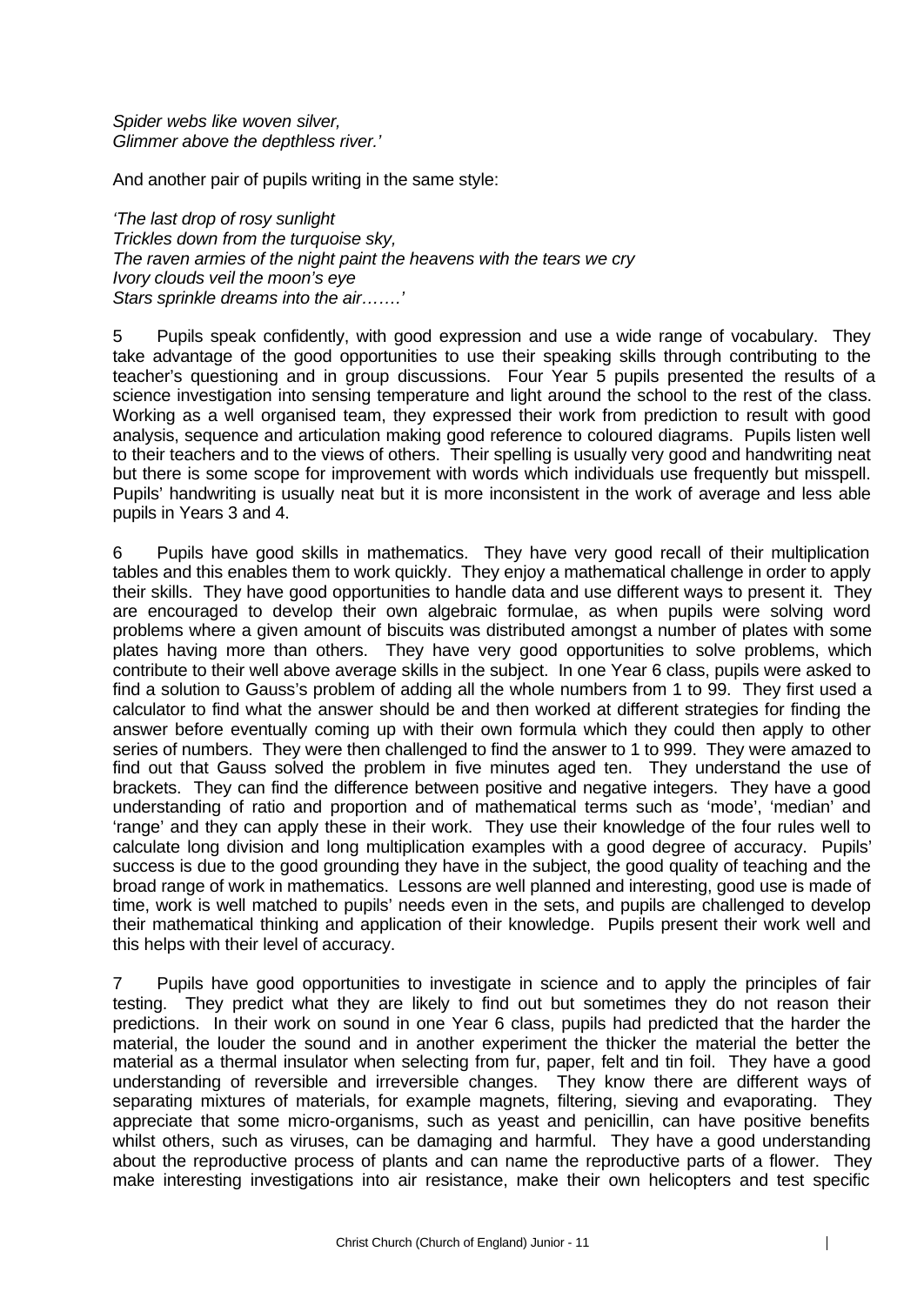variables, such as the length of the tail in order to produce the most effective version. Pupils make good use of the school's own good grounds to compare the respective habitats of the copse and the pond to find out about plants and different kinds of wildlife. Pupils present their work well in science, tabulate effectively to record and organise their results. They take much care when drawing their diagrams, which show a good sense of perspective, are well labeled and indicate good use of ruler.

8 The regular termly scrutiny of work and regular monitoring of planning by the co-ordinators in mathematics and English are helping with the continuing very good standard of work in these subjects.

#### **The corporate way in which leadership, staff, governors and parents work together for the pupils' success**

9 The school is very well led by an enthusiastic headteacher who commands the support and respect of the staff, parents and governors. Ninety-nine per cent of the parents who responded to the questionnaire stated that the school is well led and managed. The views of the parents at the meeting with the registered inspector were very positive. The headteacher sets a good tone through the quality of the assemblies she leads, the working atmosphere in the school and the high expectations of the pupils' attainments. Her participative and consultative leadership ensures that the staff are very involved in planning appropriate priorities. Staff meetings are purposeful and senior management team meetings are well focused on relevant priorities. The headteacher and deputy headteacher form a good working partnership and have attended some management training together so they share common experiences. They have used the material well from such courses to develop the work of the school in establishing priorities and focusing on the specific detail within those priorities for development. The views of parents are canvassed at regular intervals and those of teachers and parents cross-referenced. A few parents help regularly in the library. The Parents' Association is very supportive of the school and raises considerable amounts of money to improve the school's provision.

10 Arrangements for performance management are well organised and there is some sharing of information so that at least one objective is common amongst the members of staff to promote pupil progress.

11 Year teachers work well together. They share in the planning of lessons and the roles and duties associated with the year group. The staff are committed to doing the best for their pupils. This is clearly evident in the overall good quality of teaching, substantial proportions of which are very good and sometimes excellent, the well planned lessons and the match of the work to pupils' prior attainment. This is achieved through the very good monitoring of work across the school in the core subjects in which all staff co-operate, the sharing of ideas and the detailed records kept of pupils' progress, particularly in English and mathematics. There is room for improvement in the way science records are kept.

12 The governing body is very effective and has a good range of professional expertise. Members of the governing body visit at intervals to monitor the work of the school, particularly in the core subjects and for special educational needs. These visits and their links with subject coordinators keep the governors well appraised of what is happening in the school and the standards the pupils are achieving. The governing body is well organised, has good financial expertise and is using the large carry forward figure effectively in extending the building to incorporate a fully equipped information and communication technology suite and library.

#### **The breadth of curriculum experience;**

13 The very good results attained by pupils in the national tests have been achieved without resorting to a narrow curriculum. The English curriculum itself is strengthened by the inclusion of drama. Pupils have a good range of experiences and curriculum provision is mostly good. There is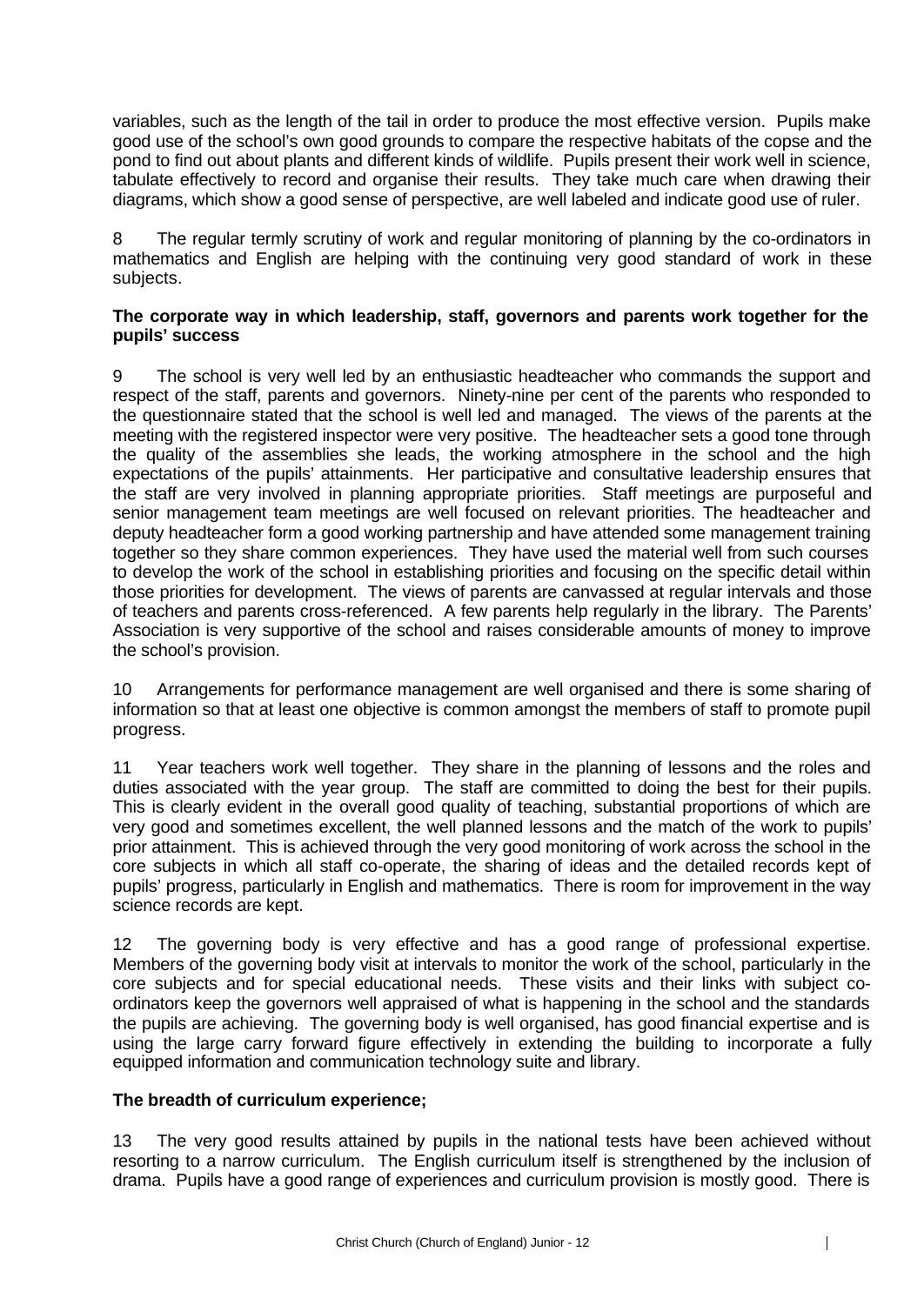good provision for personal, social and health education which includes such issues as drugs awareness. There are some shortcomings in information and communication technology because of the lack of computers. These shortcomings are being addressed. However, the school does its best and ensures that pupils reach the National Curriculum requirements. A new suite has been built and it is hoped this will be operational in the very near future.

14 The school has a good range of extra-curricular provision. Activities vary by term with some consistent features across the terms. The range includes music, sport and other activities such as chess. Some of these activities take place during the dinner hour. Additionally pupils have opportunities to take part in residential visits at different parts of their school career. Some of these are focused on adventurous activities and some provide a wider range of curriculum application, such as visits to slate mines, castles and beach studies. Good opportunities are afforded for day visits to places of interest. Year 5 pupils recalled well their recent interesting visit to Cannock sewage works when studying water and water recycling. Pupils have good opportunities to visit museums and art galleries. Year 6 pupils have been to the theatre to see Macbeth. Pupils usually have outings to the theatre at Christmas. Visitors to the school contribute to pupils' curriculum experience and benefit the pupils with their expertise, such as an artist in residence and music groups.

15 There are good links between subjects. For example, art and design is brought into history when pupils paint Tudor portraits and also in religious education as in their work on Sikhism and pupils use literacy well across the curriculum.

16 Within religious education, pupils study world faiths in addition to Christianity, such as Sikhism and Islam. Pupils learn about the symbols and celebrations associated with different faiths, look at different religious artefacts and make visits to places of worship. In geography they make detailed environmental studies of Tettenhall. Pupils compose questionnaires to ascertain the local people's response to the community facilities, such as the adequacy of shop provision, check the distance the people have travelled and ask about improvements the local population would like to see made. They develop map skills by locating parking spots on a map of the village centre and locate types of shop on maps and follow a street trail. They compare the settlement of Tettenhall with other settlements and contrast the different features. Pupils have good opportunities for design and technology, work with different materials to make picture frames and make moving models with different shaped cams. They experience a wide range of activity in physical education such as athletics, games and dance in addition to gymnastics and have good opportunities for swimming. In music pupils have opportunities to learn an instrument and other instruments, such as the ocarina or recorder, in addition to compositional, listening and singing opportunities in music lessons. They make good progress in art and design and work in a range of materials including fabric design. Year 3 pupils have created sculptures in the style of Goldsworthy. In history they come to school dressed as Vikings to set a flavour for their studies of Invaders and Settlers. This good range of activity, however, is constricted to an overall length of teaching time which barely reaches the minimum recommended and falls below it when pupils do not return to class on time following afternoon break. This will have repercussions when the new information and communication technology is put to regular use.

17 The special educational needs provision supports well those who have learning difficulties. They are well supported in class and are given work matched to their individual education plans. Those with the most severe learning difficulties are given special teaching help of a very good quality using computer programs and carefully linked materials for written work and reading to help them consolidate and further their sound blends. The curriculum for higher attaining pupils is equally challenging and meets their needs as in the very good level of challenge in English, mathematics and science.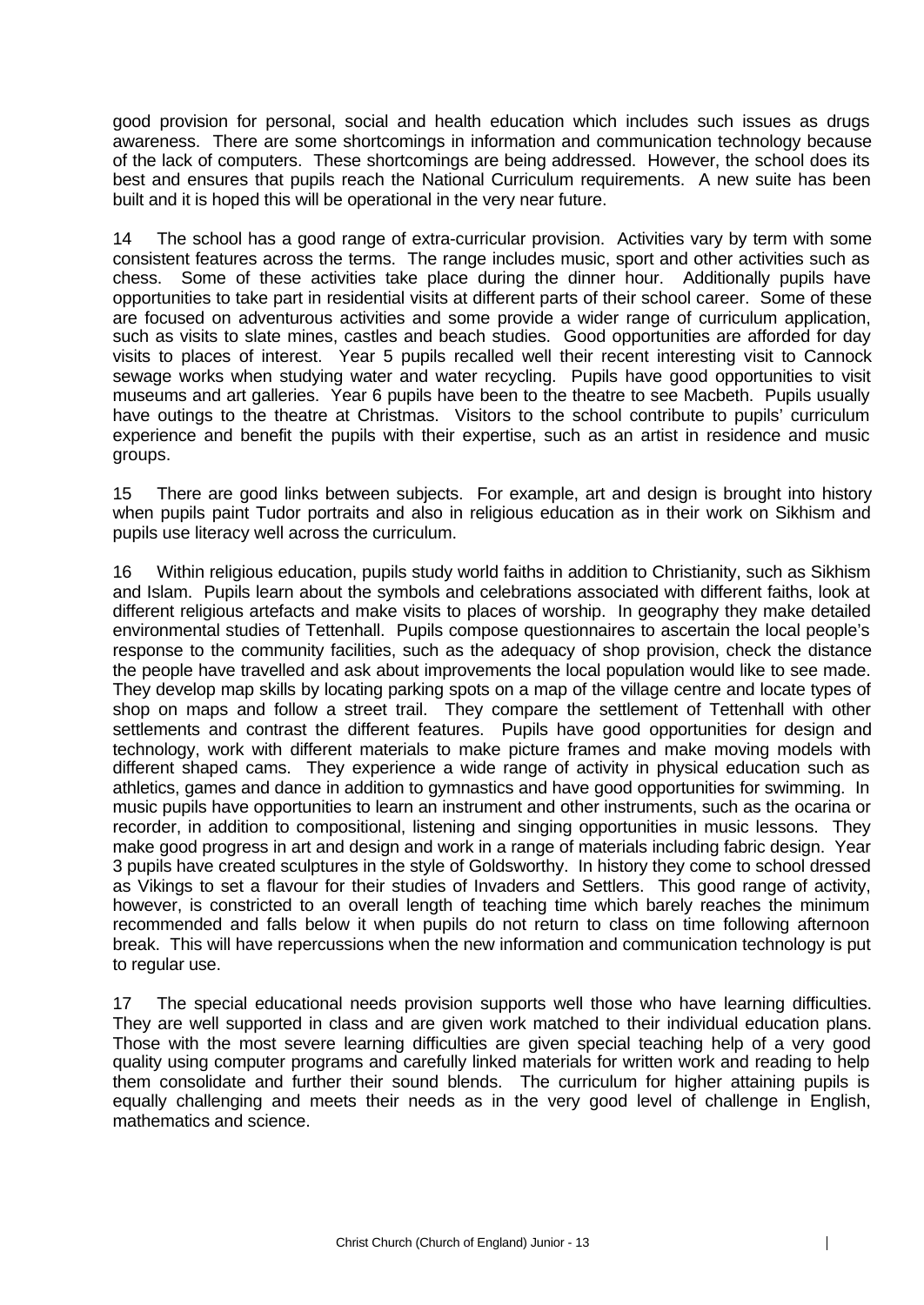#### **Pupils' attitudes, behaviour and work ethic**

18 Pupils have very good attitudes to their work. These attitudes are fostered by the very good relationships between teachers and pupils, the well planned and appropriately challenging work which matches the pupils' individual needs and the clear instructions about how the work is to be undertaken. They settle quickly to their tasks and maintain good levels of concentration. They behave maturely and responsibly. They know the class rules and expectations and keep to them. In a Year 5 music lesson, pupils were encouraged to think of the rules when handling instruments. In the activity which followed, pupils showed that they knew the rules and the sign for stop after trying out their compositions and this contributed to effective use of time. Teachers appeal to pupils' understanding of the rules which constantly helps the pupils to internalise and remember the accepted procedures. 'What do you have to do to show me you are ready?' 'What do you know to do to make this singing better?' Pupils suggested standing up on the bench. The quality of singing improved as a result. This approach is common across the school and helps the pupils to internalise the expectations for their own conduct and attitude.

19 Pupils show much interest in their work. They respond readily to the teachers' questioning and requests. In a Year 3 English lesson, pupils responded easily and rapidly to the teacher's reading of a humorous poem. Pupils work well with others in paired or group discussion. Year 6 pupils worked independently and sensibly when developing their own ideas in groups for choral speaking in preparation for the annual leavers' service. In a Year 5 science lesson about reversible and irreversible changes, pupils co-operated well in groups with the various materials provided to consider the lesson theme. There was a high level of collaborative working with pupils deciding for themselves who was to record the findings and who was to feed back to the rest of the class. Pupils were totally involved and fully engrossed in their group working and organised themselves very well. In Year 6 pupils worked enthusiastically in small groups trying to work out formulae for their problem solving involving algebra.

20 Pupils contribute well to questions and answer politely. They are courteous in and around the school and regularly hold open doors for visitors. When outside in the copse and by the pond they work with great responsibility, treating creatures and plant life with care and respect. Teachers value pupils and the pupils respond in kind. They are given ownership of the curriculum and of their own learning and this links in well with the school's aims. Thoughtful statements written up about achievement foster good working habits. 'If you dream, you can do it'. 'Success comes of getting up just one more time than you fall down.'

21 Pupils contribute well to school life and take part in activities with enthusiasm. They develop a very good sense of social maturity and democracy through such activities as the residential visits and the School Council. They enjoy the good range of extra-curricular activities. Boys and girls get on well together. They are familiar with the school routines and take the initiative. In a Year 3 art and design lesson all the pupils folded up their art aprons automatically at the end of the activity without being asked.

22 Some good use was made of pupils' independence as they worked in the copse and by the pond and in a Year 6 information and communication technology lesson for making decisions about their work.

#### **The very good provision for pupils' spiritual, moral, social and cultural development**

23 The provision for pupils' spiritual, moral, social and cultural development is very good in all respects. Pupils' spiritual development is developed effectively through the assemblies and acts of worship. The two acts of worship observed on the theme of diversity held the pupils' interest throughout by well planned delivery and with active pupil involvement. In one the pupils were considering the relevant merits of two 'washing powders' advertised 'live' by two sets of pupils.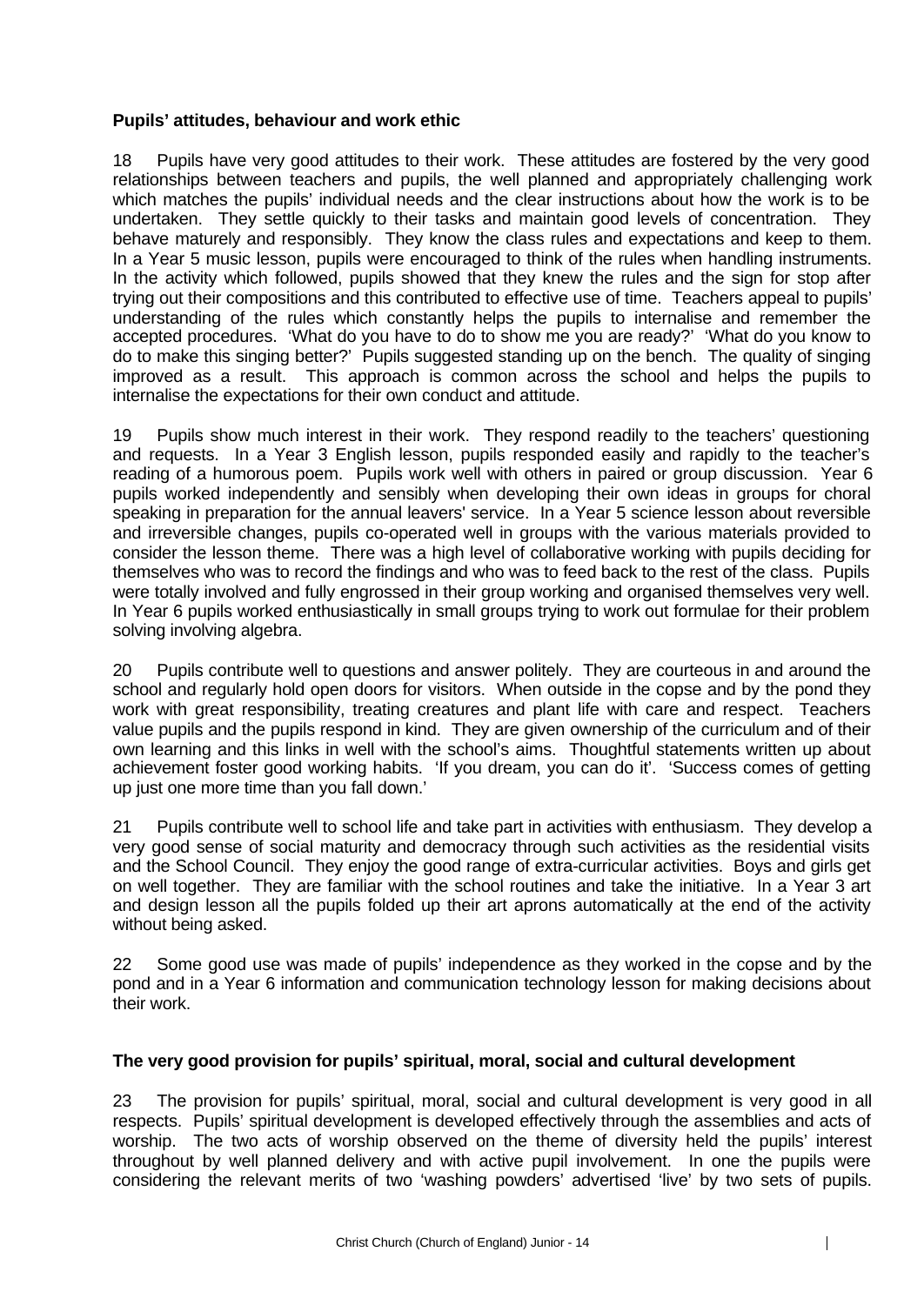Pupils were encouraged to make up their minds by trying out for themselves rather than jumping to conclusions and judgements just because people seem different. In the other, three pupils tasted the centres of three different chocolates and gave their verdicts. The sweet centre was referenced to people being sweet on the outside but not so sweet on in the inside and the choice of friends being very important. The bitter centre to those who are bitter about life and the third, a hard centre, to those who appear hard to get to know but do get 'softer' and more approachable. Each one was referenced to the Bible, such as Zacchaeus a hard centre who softened his approach to life through the influence of Jesus. Pupils were asked to reflect on three questions: What type of centre they had? Whether they could change the way they are so others could get to know them better? and whether they behaved in a way which showed they value difference? The pupils sang well and joined in communally.

24 Pupils' spiritual development is furthered through work in the curriculum. Work in art and design using a range of media and links with religion is often powerful, as for example the textile work on Sikhism. Pupils visit art galleries. The work done with the artist in residence was of a high quality. Sculpturing gives pupils time to reflect on shape and form. Work on pattern in number and shape is thoughtfully challenging. Work in music contributes significantly to pupils' spiritual development. Pupils listen to recorded music in assemblies and a choir and orchestra are brought together for the special services in church at specific times of the year. The house music festivals, in which all pupils have an opportunity to audition, encourage pupils' musical prowess. Exposure to good quality poetry and literature results in beautifully sensitive work of pupils' own creation, reflecting their own thoughts and feelings.

25 Pupils' moral development is developed very well through assemblies, in religious education, in their contribution to class discussion and the formation of class rules. Year 4 pupils, for example, in a religious education lesson were given a list of judgements that they had to agree or disagree with, such as 'Is it ever acceptable to tell a lie? It included discussion about laws designed to support strong moral argument regarding drinking and driving. Ample opportunities were given for pupils to express their views. Most pupils had definite views which they were able to express and discuss rationally. In their general class discussions, pupils express their reasons with well thought through principles and respect for others.

26 Pupils' social development is very well promoted. They engage in residential visits, which foster pupils' independence. Pupils understand about democracy and fairness through the formation of the School Council. Pupils who wish to stand for the council have to make a speech to their class about their views and how they would undertake their representative responsibilities. Other pupils vote secretly for their elected representatives. Those elected have regular meetings with set agenda with a chair and vice-chair and treasurer. At the meetings pupils are confident to ask questions and discuss. During the inspection they were discussing the idea that there should be suggestion boxes around the school and considering who would open the boxes and deal with the responses. They were considering a tuck shop and the type of food they would sell. Most were enjoying their role and wanted to stand again for election in the next academic year. Throughout the school pupils have good opportunities to work in groups, to consider other pupils' views, to organise themselves, to come to a consensus and to report back to the rest of the class.

27 Pupils have very good opportunities for their cultural development. They have a good exposure to music, art and design and engage in visits to the theatre, museums and art galleries. Work in religious education promotes a good understanding of other faiths. They learn about some of the great mathematicians and try out some of their theories, such as that of Gauss. They try out different writing styles of famous authors and poets and read a good range of literature. Opportunities are taken to visit the theatre, such as to watch Macbeth. Pupils consider both western and non-western cultures in their art and design work.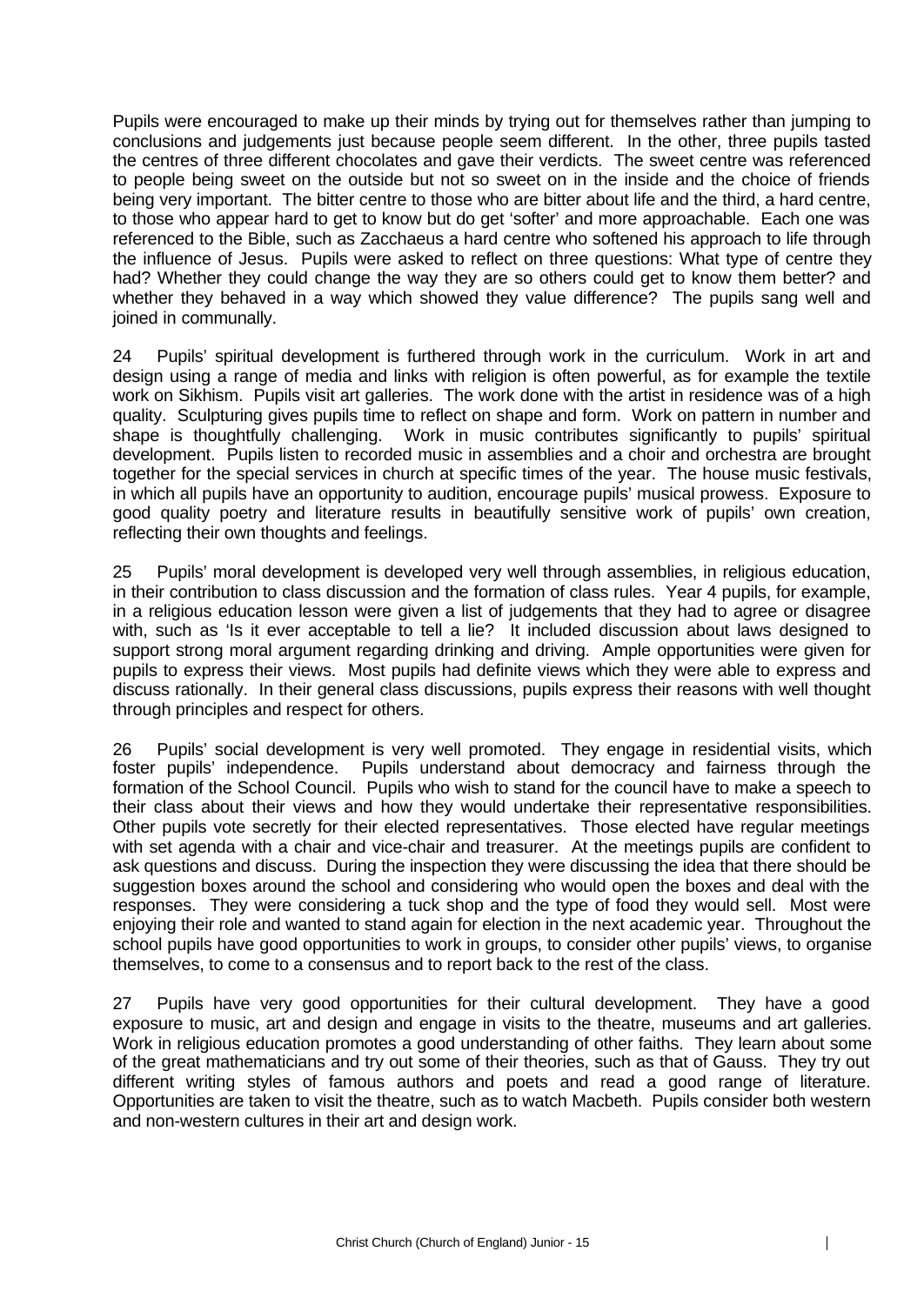#### **WHAT COULD BE IMPROVED**

#### • **The curriculum for information and communication technology**

28 The school has recognised its need to improve the quality of provision for information and communication technology and a large suite has been built which is to serve also as a library. It intends to equip this very good facility fully in the very near future. The current arrangements are not allowing the pupils to develop their potential to the full in this subject. In making the best use of the new facility the school should ensure that it has well established routines in place to make the most effective use of time and strategies in place to deal with pupils who have different capabilities and needs. It should consider setting up a working party of staff and governors to make sure it obtains the best advice about hardware and teaching equipment by visiting other establishments and to learn from their experience. The school might also wish to consider employing an information and communication technician who could prepare the computers for lessons, support teaching and attend to computer and other technical difficulties.

# **Some pupils' spelling, grammar and presentation of work could be improved**

29. Whilst many pupils spell with a good level of accuracy, several pupils do not spell commonly used words accurately enough for their ability, and at times use incorrect grammar. An element of carelessness in this respect accounted for some of the errors, despite the well designed selfassessment frameworks against which pupils are able to check their own work before handing it in. Above average pupils in Year 4 spelled 'dodge' as 'doge' and 'blazing' as 'blazzing'. Some more able Year 6 pupils were writing 'illistration' for 'illustration', 'particullaly' for 'particularly', 'resterant' for 'restaurant' and 'prepairing' for 'preparing'. Pupils are not using dictionaries sufficiently as part of the procedure for checking their work, for improving their spelling, and for reference on the occasions when they are unsure. On occasion local dialect finds its way into pupils' written work, such as 'must of' for 'must have' and 'the children was playing'. In Year 3 pupils' work, particularly amongst the average and below average pupils, was not as well presented as it might be. Some pupils are not holding their pencils correctly and at times not enough attention is given to posture when pupils are writing.

#### **The over-use of worksheets in some subjects in lower Key Stage 2**

30. In Year 3 there is an over-use of worksheets when pupils are writing up their work, for example in design and technology, science and history. These worksheets are preventing pupils from writing in their own words, restricting what they write and determining how they write. Some of the questions on the worksheets are very simplistic, for example design and technology worksheets contained the questions 'Did your design work well?' 'Did you achieve your task?' and were given limited space for response to which the pupils had usually inserted 'Yes'. They were given only one and a half lines for a response to more important questions, such as 'How would you improve your sandwich? Similarly when pupils are writing without worksheets they are too much guided by the requirement to answer specific numbered questions to which they answer in numbered form in reply. Consequently, the flow of their writing is often stilted in these subjects.

#### **Some issues relating to equal opportunities**

31. During the inspection some of the teaching arrangements did not afford pupils equal opportunities. For example, three pupils were extracted from one lesson for further reading practice and missed the whole of their art and design lesson. One pupil was withdrawn from a numeracy lesson for special needs help and did not do any numeracy all day. Pupils who have peripatetic music lessons sometimes miss the same lesson each week.

32. The school is very alert to the benefits of residential visits and the staff give up some of their own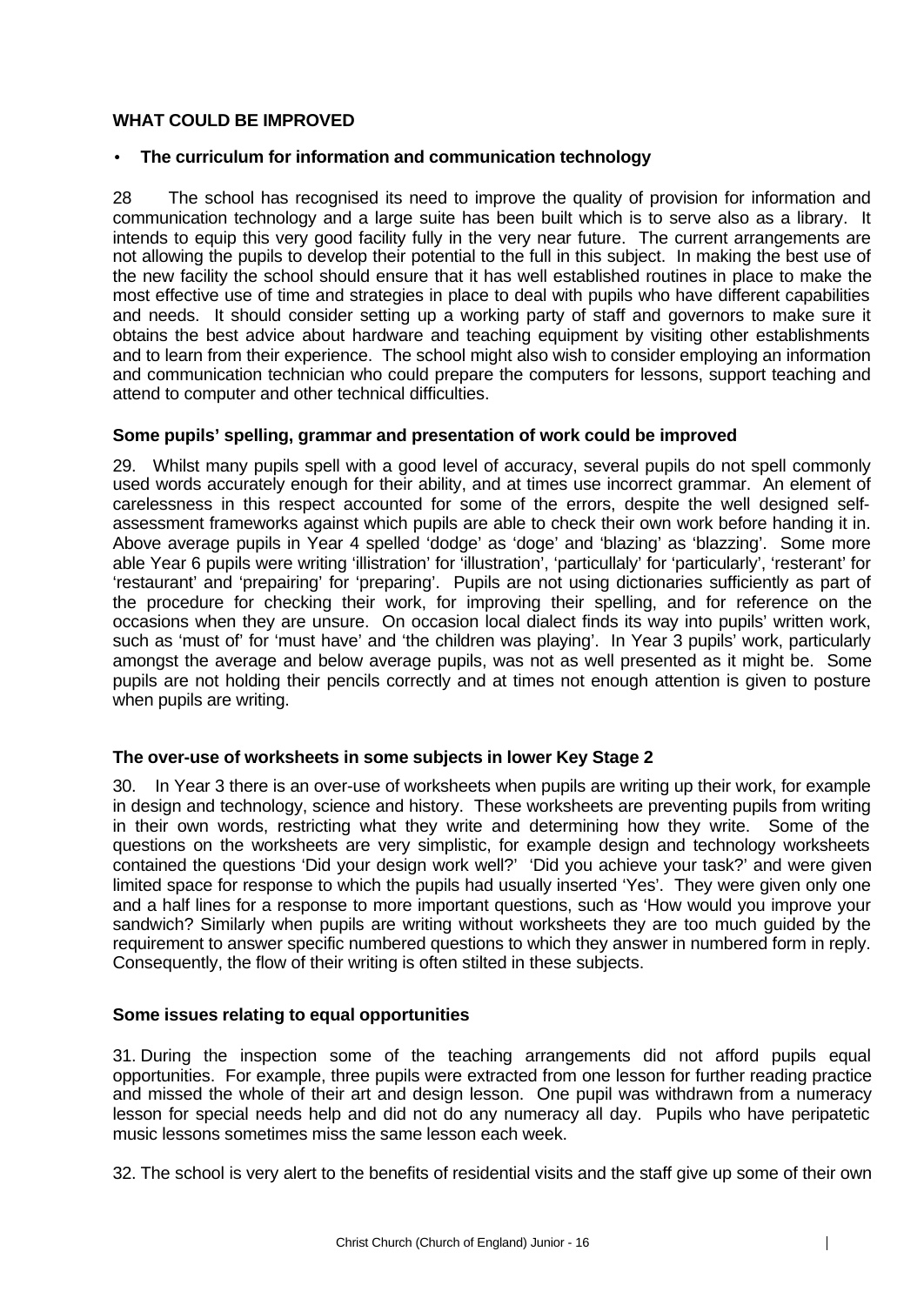time to make these possible. Opportunities are provided in Years 3, 4 and 6. The arrangements for residential visits are insecure in terms of equal opportunities. The arrangements sometimes involve pupils' names being drawn out of a hat and not all Year 6 pupils are enabled to take part in the residential visit which is regarded as part of the Year 6 curriculum. Whilst the school does ensure that all pupils get at least one residential visit and those who have not been on the previous one get priority for the following one, the principles of equal opportunities are not secure enough in terms of curriculum entitlement.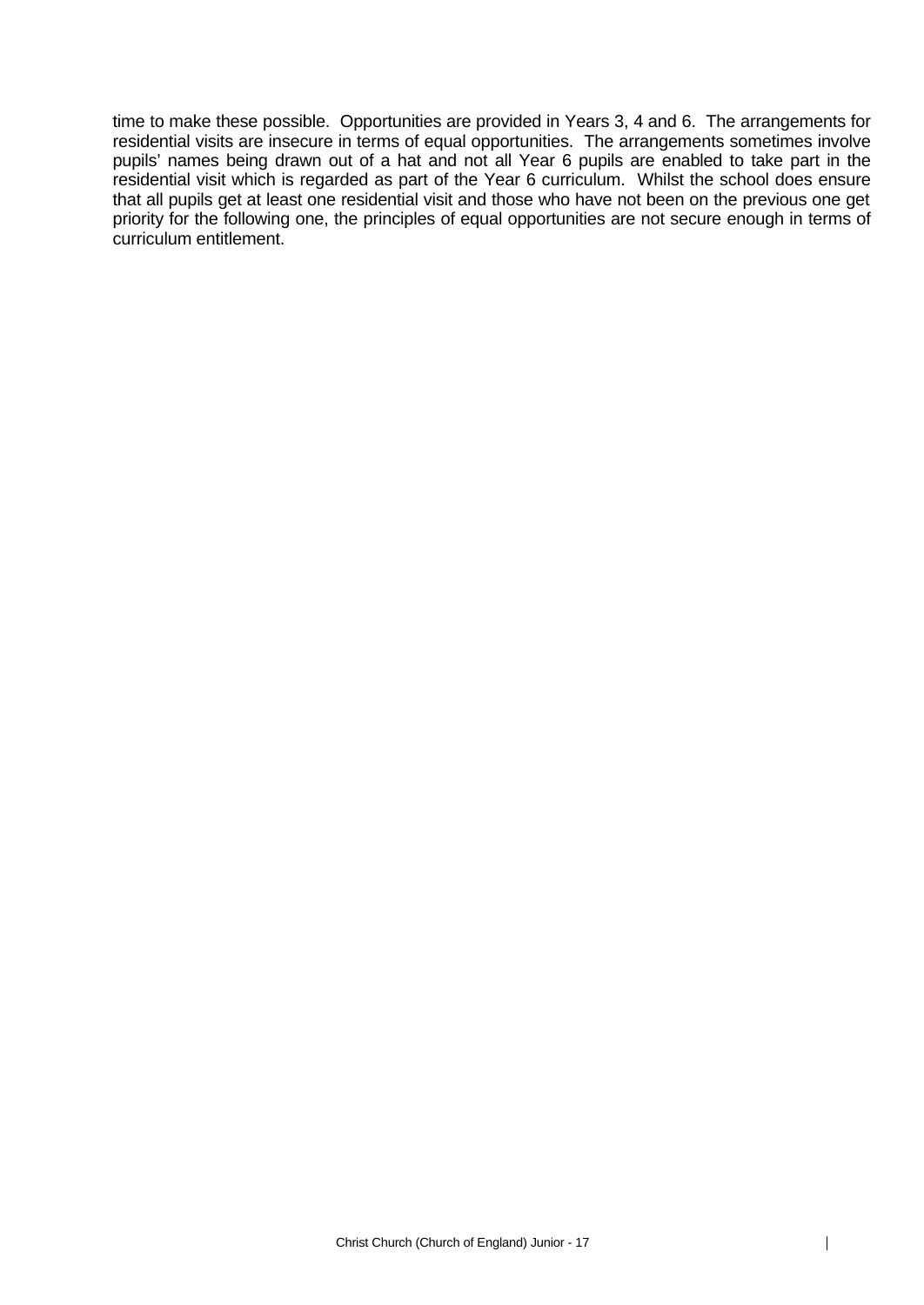# **WHAT SHOULD THE SCHOOL DO TO IMPROVE FURTHER?**

32 The school has made good progress since the last inspection and the very good levels of attainment in English, mathematics and science have been maintained. There are very few issues for the school to consider and these are minor. The school already recognises its need to develop the information and communication technology curriculum further when the new suite is finalised. In improving standards further the school should:

#### • **improve the quality of the curriculum provision for information and communication technology by**:

- a) ensuring pupils have regular time in the computer suite when the suite is finalised;
- b) setting up a record of pupils' individual progress in computer skills;
- c) enacting the planned curriculum to meet pupils' differing capabilities;
- d) making better use of information and communication technology across the curriculum.

(Paras 13, 28 ) \*

#### • **improve some pupils' spelling, grammar and presentation of work by**:

- a) being more rigorous about the quality of spelling and increasing the range of strategies to improve accuracy;
- b) making better use of dictionaries to check words pupils are unsure of;

c) ensuring pupils hold their writing implement correctly and checking posture in Years 3 and 4 when they write;

d) checking and improving the neatness of work in Years 3 and 4

(Para 29 )

# • **reduce the use of worksheets in some subjects in lower Key Stage 2 and so enable pupils to write in their own words more**;

(Para 30 )

#### • **attend to some issues relating to equal opportunities in respect of:**

a) residential visits;

b) pupils missing part of their curriculum entitlement when withdrawn from lessons . (Paras 31, 32 )

*\* The school is already aware of this issue, has put it on the school development plan and has already taken some steps to address it.*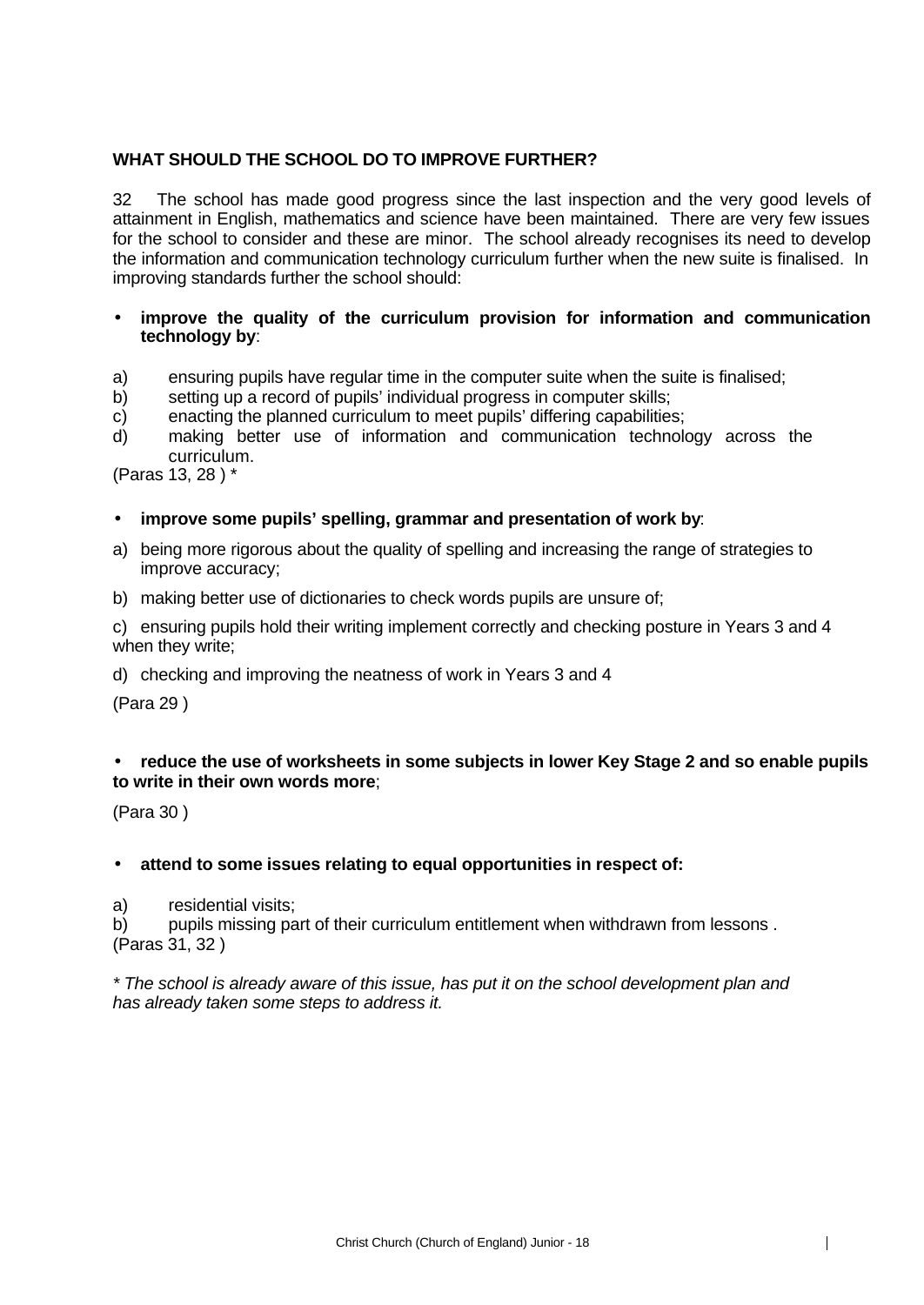#### **PART C: SCHOOL DATA AND INDICATORS**

#### *Summary of the sources of evidence for the inspection*

Number of lessons observed

Number of discussions with staff, governors, other adults and pupils

| 25 |  |
|----|--|
| 12 |  |

#### *Summary of teaching observed during the inspection*

|            | Excellent | Very good | Good          | Satisfactory | Unsatisfactory | Poor | Very Poor |
|------------|-----------|-----------|---------------|--------------|----------------|------|-----------|
| Number     |           |           | $\frac{1}{2}$ |              |                |      |           |
| Percentage |           | 36        | 48            |              |                |      |           |

*The table gives the number and percentage of lessons observed in each of the seven categories used to make judgements about teaching. Care should be taken when interpreting these percentages as each lesson represents four percentage points.*

#### *Information about the school's pupils*

| Pupils on the school's roll                                           | Nursery | $Y3 - Y6$ |
|-----------------------------------------------------------------------|---------|-----------|
| Number of pupils on the school's roll (FTE for part-time pupils)      |         | 250       |
| Number of full-time pupils known to be eligible for free school meals |         |           |

*FTE means full-time equivalent.*

| Special educational needs                                           | Nursery | $Y3 - Y6$ |
|---------------------------------------------------------------------|---------|-----------|
| Number of pupils with statements of special educational needs       |         |           |
| Number of pupils on the school's special educational needs register |         |           |

| English as an additional language                                            | No of pupils |
|------------------------------------------------------------------------------|--------------|
| Number of pupils with English as an additional language                      | 23           |
|                                                                              |              |
| Pupil mobility in the last school year                                       | No of pupils |
|                                                                              |              |
| Pupils who joined the school other than at the usual time of first admission | $\sigma$     |

#### *Attendance*

#### **Authorised absence Unauthorised absence**

|                           | $\%$                              |                           | %   |
|---------------------------|-----------------------------------|---------------------------|-----|
| School data               | $\sim$ $\sim$<br>$\mathfrak{I}$ . | School data               |     |
| National comparative data | 5.6                               | National comparative data | 0.5 |

*Both tables give the percentage of half days (sessions) missed through absence for the latest complete reporting year.*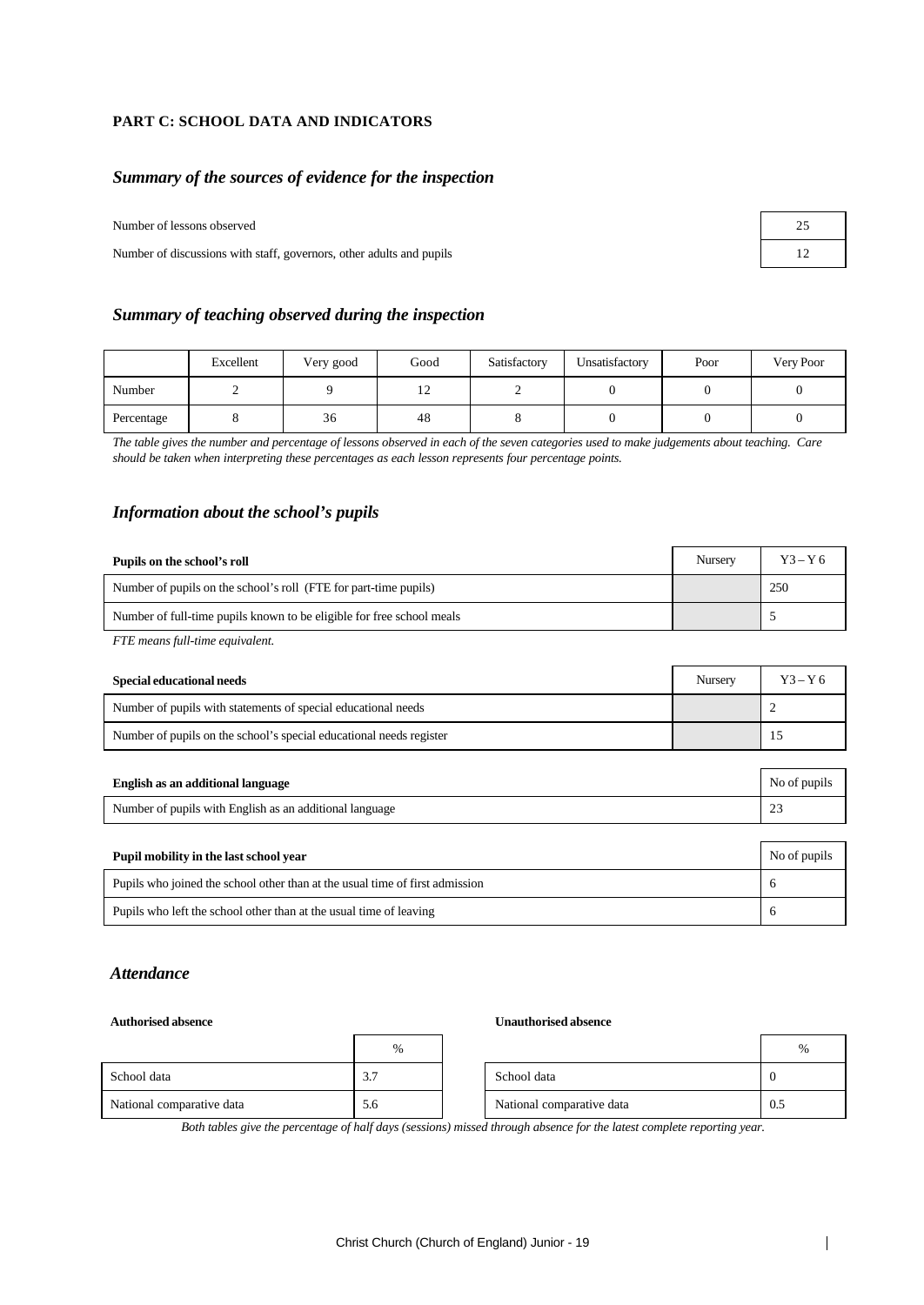|                                                                                        | Year        | <b>Boys</b>        | Girls   | Total              |                |                |  |
|----------------------------------------------------------------------------------------|-------------|--------------------|---------|--------------------|----------------|----------------|--|
| Number of registered pupils in final year of Key Stage 2 for the latest reporting year | 01 [00]     | 28                 | 32      | 60                 |                |                |  |
|                                                                                        |             |                    |         |                    |                |                |  |
| <b>National Curriculum Test/Task Results</b><br><b>English</b>                         |             |                    |         | <b>Mathematics</b> |                | <b>Science</b> |  |
|                                                                                        | <b>Boys</b> | 28                 | 27      |                    | 28             |                |  |
| Numbers of pupils at NC level 4<br>and above                                           | Girls       | 29                 |         | 26                 | 29             |                |  |
|                                                                                        | Total       | 57                 |         | 53                 | 57             |                |  |
| Percentage of pupils                                                                   | School      | 95 [97]            | 88 [94] |                    | 95 [97]        |                |  |
| at NC level 4 or above                                                                 | National    | 75 [75]            | 71 [72] |                    | 87 [85]        |                |  |
|                                                                                        |             |                    |         |                    |                |                |  |
| <b>Teachers' Assessments</b>                                                           |             | <b>English</b>     |         | <b>Mathematics</b> | <b>Science</b> |                |  |
|                                                                                        | <b>Boys</b> | 27                 | 27      |                    | 28             |                |  |
| Numbers of pupils at NC level 4<br>and above                                           | Girls       | 29                 |         | 26                 | 30             |                |  |
|                                                                                        | Total       | 56                 |         | 53<br>58           |                |                |  |
| Percentage of pupils<br>at NC level 4 or above                                         | School      | 93 [97]<br>88 [94] |         |                    | 97 [97]        |                |  |
|                                                                                        | National    | 72 [70]            |         | 74 [72]            | 82 [79]        |                |  |

# *Attainment at the end of Key Stage 2 (Year 6)*

*Percentages in brackets refer to the year before the latest reporting year.*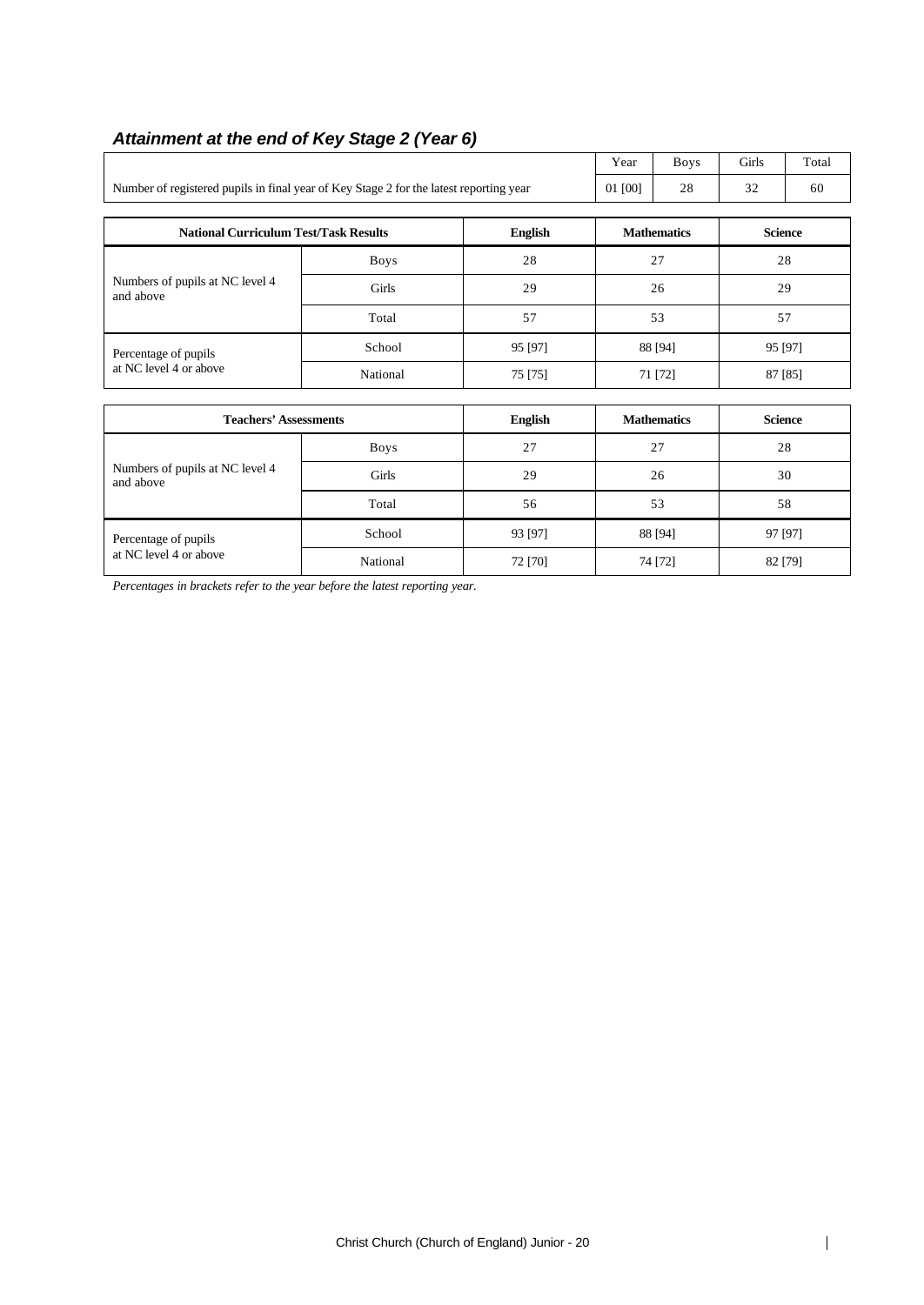|                                 | No of pupils |                              | Fixed period |                |
|---------------------------------|--------------|------------------------------|--------------|----------------|
| Black – Caribbean heritage      | 3            | Black – Caribbean heritage   | $\Omega$     | $\theta$       |
| Black – African heritage        | $\Omega$     | Black – African heritage     | $\Omega$     | $\theta$       |
| $Black - other$                 | 4            | $Black - other$              | $\Omega$     | $\overline{0}$ |
| Indian                          | 28           | Indian                       | $\Omega$     | $\overline{0}$ |
| Pakistani                       | $\Omega$     | Pakistani                    | $\Omega$     | $\theta$       |
| Bangladeshi                     | $\Omega$     | Bangladeshi                  | $\Omega$     | $\overline{0}$ |
| Chinese                         |              | Chinese                      | $\theta$     | $\theta$       |
| White                           | 205          | White                        | $\theta$     | $\theta$       |
| Any other minority ethnic group | 9            | Other minority ethnic groups | $\theta$     | $\theta$       |

#### **Qualified teachers and classes: Y3 – Year 6**

| Total number of qualified teachers (FTE)      | 9.7  | Financial year                             |         |
|-----------------------------------------------|------|--------------------------------------------|---------|
| Number of pupils per qualified teacher        | 25.8 |                                            |         |
| Average class size                            | 31.3 |                                            | £       |
| Education support staff: Y3 – Year 6          |      | Total income                               | 491,254 |
| Total number of education support staff       | 5    | Total expenditure                          | 472,248 |
| Total aggregate hours worked per week         | 59   | Expenditure per pupil                      | 1,882   |
| Qualified teachers and support staff: nursery |      | Balance brought forward from previous year | 137,513 |
| Total number of qualified teachers (FTE)      |      | Balance carried forward to next year       | 156,519 |
| Number of pupils per qualified teacher        |      |                                            |         |
| Total number of education support staff       |      |                                            |         |
| Total aggregate hours worked per week         |      |                                            |         |
| Number of pupils per FTE adult                |      |                                            |         |

*FTE means full-time equivalent.*

#### *Recruitment of teachers*

# Number of teachers who left the school during the last two years 3 Number of teachers appointed to the school during the last two years 3 Total number of vacant teaching posts (FTE) 0 Number of vacancies filled by teachers on temporary contract of a term or more (FTE) 0 Number of unfilled vacancies or vacancies filled by teachers on temporary contract of less than one term (FTE) 0

*FTE means full-time equivalent.*

#### *Ethnic background of pupils Exclusions in the last school year*

| No of pupils |                              | Fixed period | Permanent    |
|--------------|------------------------------|--------------|--------------|
| 3            | Black - Caribbean heritage   | $\Omega$     | $\Omega$     |
| 0            | Black – African heritage     | $\Omega$     | $\mathbf{0}$ |
| 4            | $Black - other$              | $\Omega$     | $\Omega$     |
| 28           | Indian                       | $\Omega$     | $\Omega$     |
| 0            | Pakistani                    | $\Omega$     | $\Omega$     |
| 0            | Bangladeshi                  | $\Omega$     | $\Omega$     |
| 1            | Chinese                      | $\Omega$     | $\Omega$     |
| 205          | White                        | $\Omega$     | $\theta$     |
| 9            | Other minority ethnic groups | $\Omega$     | $\mathbf{0}$ |

*This table refers to pupils of compulsory school age only. This table gives the number of exclusions of pupils of compulsory school age, which may be different from the number of pupils excluded.*

#### *Teachers and classes Financial information*

| Financial year | 01 [00] |
|----------------|---------|
|                |         |

| Average class size                            | 31.3 |                                            |         |
|-----------------------------------------------|------|--------------------------------------------|---------|
| Education support staff: Y3 – Year 6          |      | Total income                               | 491,254 |
| Total number of education support staff       |      | Total expenditure                          | 472,248 |
| Total aggregate hours worked per week         | 59   | Expenditure per pupil                      | 1,882   |
| Qualified teachers and support staff: nursery |      | Balance brought forward from previous year | 137,513 |
| Total number of qualified teachers (FTE)      |      | Balance carried forward to next year       | 156,519 |